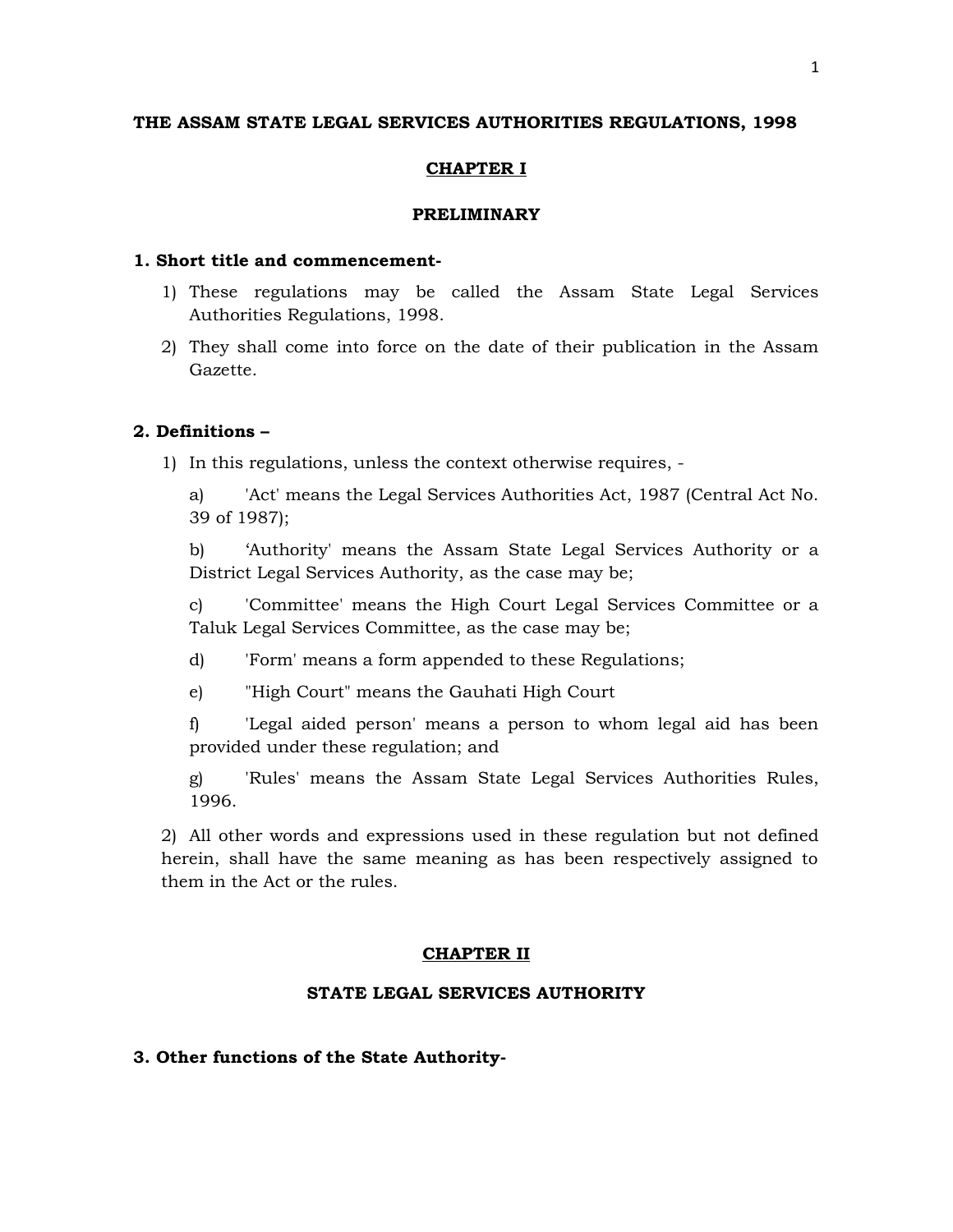In additions to the functions to be performed by the State Authority, as laid down by section 7 of the Act, the State Authority may perform such other functions, as may be fixed in consultation with the Central Authority, for carrying out the schemes and programmes for promoting the causes of legal aid, as envisaged in the Act.

# **4. Meeting of the State Authority-**

1) The State Authority shall meet once in every three month:

Provided that the Executive Chairman may convene a meeting of the State Authority whenever any urgent business is to be transacted.

2) A meeting of the State Authority shall ordinarily be held in Guwahati.

3) The Annual General Meeting of the State Authority shall be convened ordinarily in the month of April every year or in such other month as may be directed by the Executive Chairman. Besides other businesses, the annual statement of accounts, the annual performance report about the plans, the programmes and the schemes of the State Authority shall be placed before the Annual General Meeting for consideration and approval.

4) The Executive Chairman, and in the absence of the Executive Chairman, a person chosen by the members present from amongst themselves, shall preside over the meetings of the State Authority.

5) The quorum for a meeting shall be five members including the Executive Chairman or the member presiding over the meeting in the event of absence of the Executive Chairman.

6) For every meeting of the State Authority, at least two weeks' notice shall be given to the members. However, an emergent meeting may be convened by the Member-Secretary in accordance with the direction of the Executive Chairman on short notice.

7) The procedure of any meeting of the State Authority shall be such as may be adopted by it.

8) One or more persons, who are engaged or interested in the upliftment of the weaker section of the society, who are considered suitable by the Executive Chairman, may be invited to any meeting in order to have their views, co-operation and help. Such persons shall, however, be not entitled to vote at such meeting.

9) All matters requiring confirmation of the State Authority under the Act or the rules and all policy matters or any specific matter as may be directed by the Executive Chairman shall be placed before the State Authority for consideration and decision.

10)All the decisions of the State Authority shall be taken by the majority of votes of the members present and voting and in case of a tie, the person presiding over the meeting shall have a second or casting vote.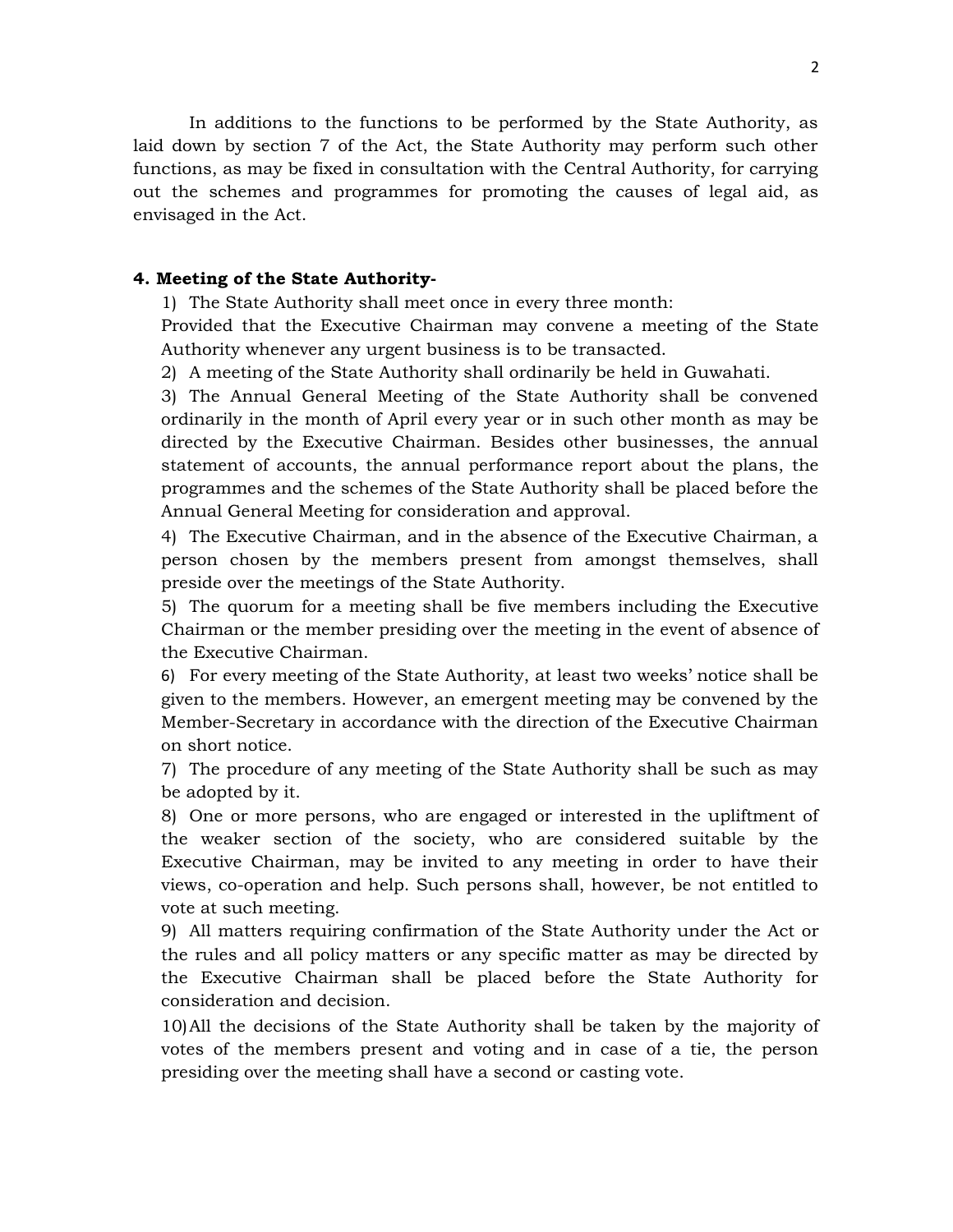11)It shall be the duty of the Member- Secretary to record or cause to be recorded the minutes of the proceedings of each meeting in a register to be maintained for the purpose and such minutes shall be open for inspection at all reasonable times by the members of the State Authority. After the meeting, a copy of the minutes shall, as soon as possible, be furnished to each of the members.

12)All members, including the ex- officio members, shall be entitled to payment of travelling allowances and daily allowances in respect of the journeys performed in connection with the Lok Adalat, legal aid programme and other works of the State Authority from the State Legal Aid Fund at the rate admissible to a class I officer of the Government of Assam.

Provided that the Patron-in-Chief, the Executive Chairman of the State Authority and the Chairman of the High Court Legal Services Committee shall be entitled to draw their travelling allowancing and daily allowances from the State Legal Aid Fund for performing the journeys in connection with the Lok Adalats, legal aid programmes and other works of the State Authority from the State Legal Aid Fund at the rate applicable to them under the rules governing their conditions of service.

# **5. Powers of the Executive Chairman**

1) The executive Chairman shall be competent to take all decisions as may be required on behalf of the State Authority.

2) The Executive Chairman may direct that legal aid, legal advice or other legal services be provided to any person entitled thereto under the Act or the Rules in respect of any matter before any Court, Tribunal or Authority in the State of Assam.

3) The Executive Chairman may review the cases where legal services have been refused by the District Authority or the Committee.

# **6. Fund of the State Authority**

1) The fund of the State Authority shall comprise of the State legal Aid Fundconstituted under section 16 (1) of the Act and all such amounts as may be received by way of grant or costs, charges and expenses recovered from the person to whom legal service has been provided or from the opposite party and any other money, whatsoever, received by the State Authority.

2) All amounts credited to the State legal Aid fund shall be kept deposited in a Nationalised Bank in an account, which shall be operated by the Member-Secretary with the prior written approval of the Executive Chairman.

**Explanation**: For the purposes of this regulation, "Nationalised Bank" means any nationalised bank as defined in the Banking Companies (Acquisition and Transfer of Undertakings) Act, 1970 and the Banking Companies (Acquisition and Transfer of Undertakings) Act, 1980.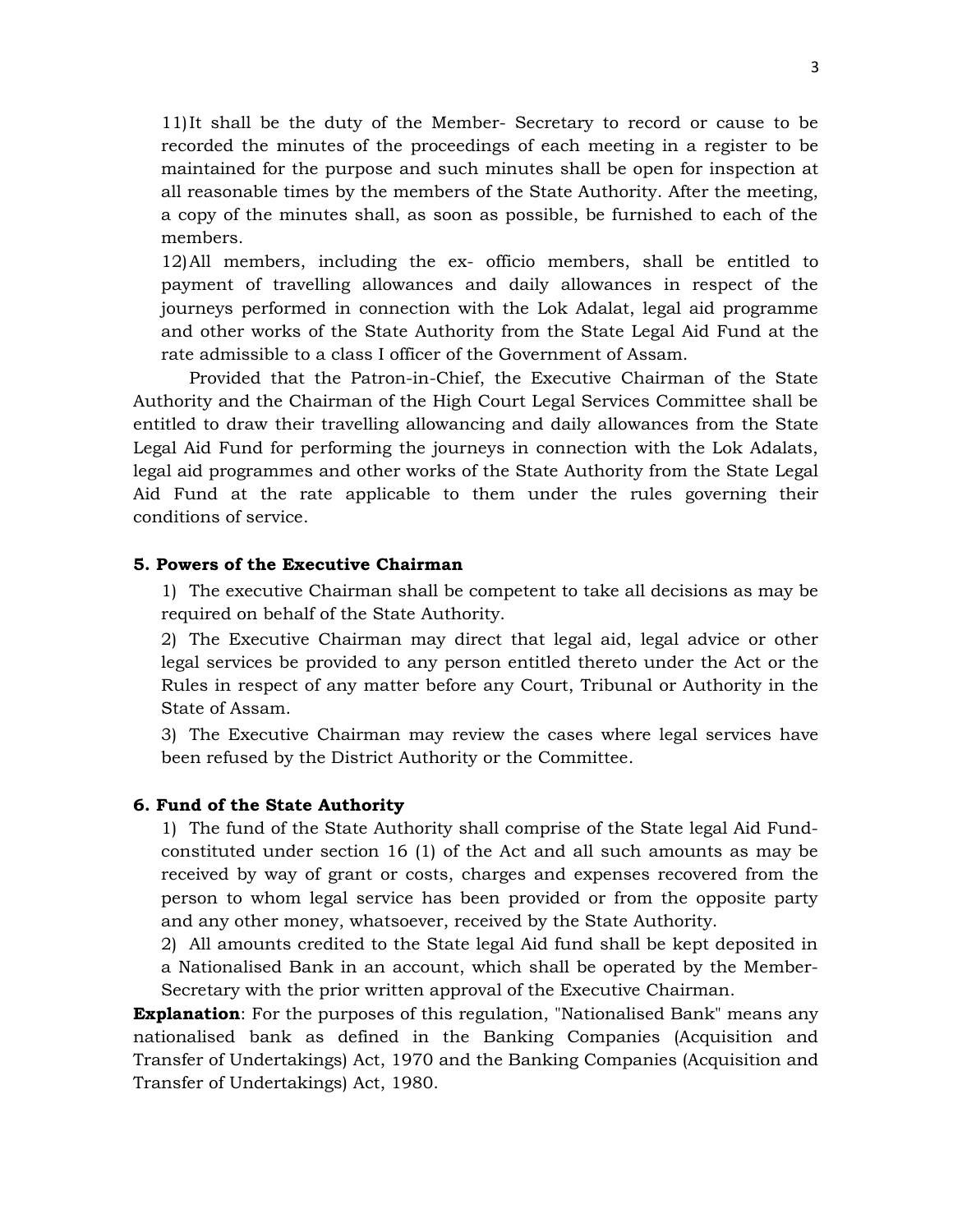3) For the purpose of meeting the incidental minor charges, such as payments for Court Fee, Stamp Duty or other expenditure necessary for obtaining copies of documents and contingent expenditure etc. a permanent advance of not more than rupees five thousand shall be placed at the disposal of the Member-Secretary.

4) All expenditure necessary for carrying out the various functions of the State Authority including the expenses required for its meetings shall be incurred from and out of the fund of the State Authority with the prior written approval of the executive Chairman.

Provided that for an expenditure exceeding rupee ten thousand, the approval of the State Authority shall be taken.

5) The member-Secretary shall maintain or cause to be maintained the accounts and other relevant records of the receipts and disbursements neatly, properly and in accordance with the direction and procedure of the State Government and the Comptroller and auditor General of India.

# **CHAPTER III**

# **HIGH COURT LEGAL SERVICES COMMITTEE**

# **7. Number, experience and qualifications of members of the committee under clause (b) of sub-section (2) of section 6 A of the Act.-**

- (1) The Committee shall have not more than eleven members including the Chairman thereof.
- (2) The Committee shall consist of the following-

i) A sitting Judge of the High Court to be nominated by the Chief Justice, Gauhati High Court;

ii) The Advocate General, Assam;

iii) The Chairman or any other Member of the Assam Administrative Tribunal;

iv) The Chairman or any other Member of the Assam Board of Revenue;

v) The Secretary to the Government of Assam Legislative (LW) Department;

- vi) The Register (General), Gauhati High Court; and
- vii) The President, High Court Bar Association, Gauhati High Court,

3) The Chief Justice of the High Court may nominate other members (not exceeding four Members) from among those who are possessing the experience and qualifications prescribed in sub-regulation (4).

4) A person shall not be qualified for nomination as member of the Committee unless he is-

(a) An eminent social worker who is engaged in the upliftment of the weaker section of the society, including Scheduled Castes, Scheduled Tribes, women, Children, rural and urban labour; or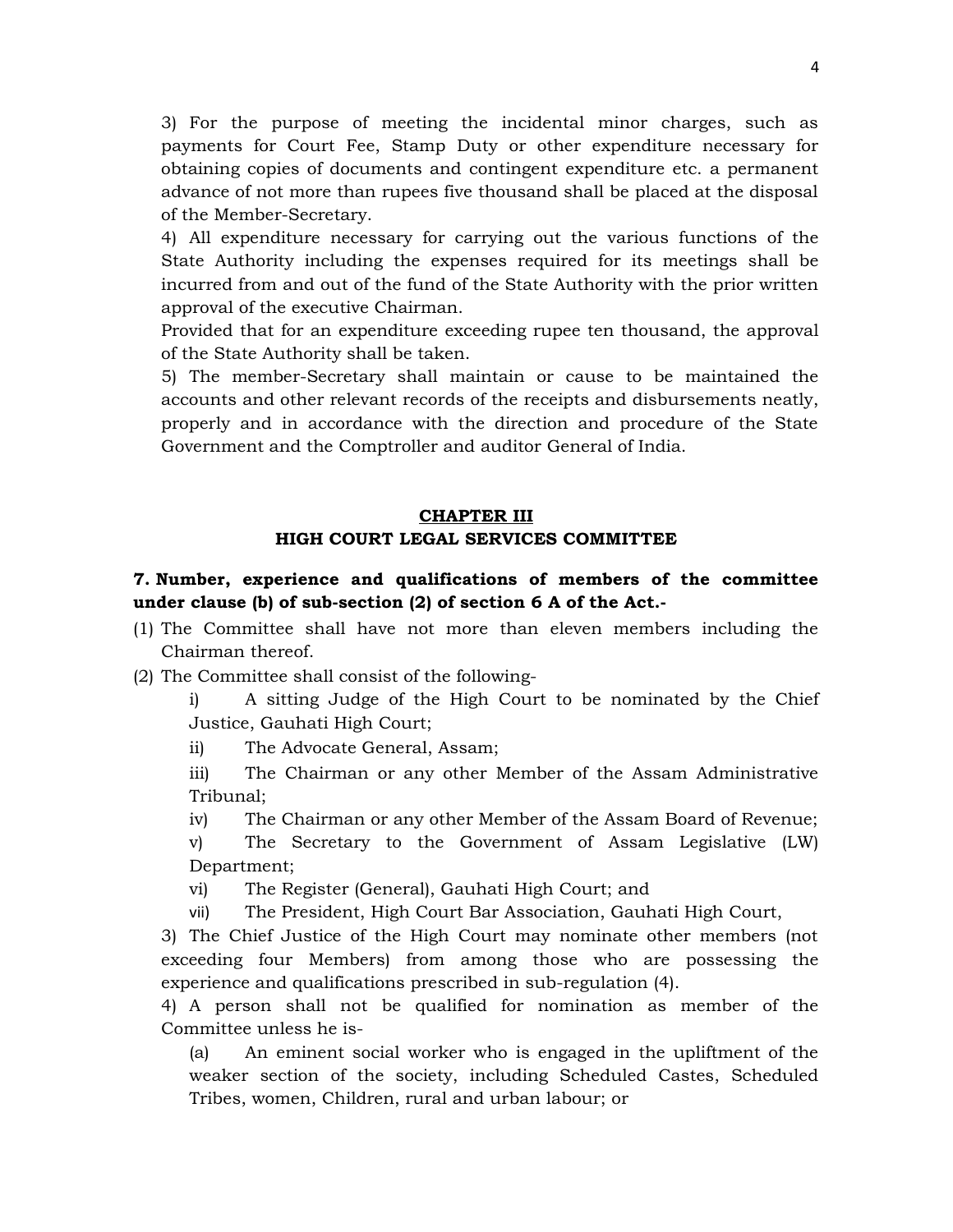(b) An eminent person in the field of law; or

(c) A person of repute who is specially interested in the implementation of the Legal Services Schemes; or

(d) A serving or retired person of the State Legal Service or the State Judicial service.

# **8. Term of office and other conditions of appointment of members of the Committee**

1) The term of the office of the members of the committee nominated under sub-regulation (3) of regulating 7 shall be two years and they shall be eligible for re- nomination.

2) A member of the Committee nominated under sub-regulation (3) of regulation 7 may be removed by the Chief Justice of the High Court if the member-

(a) Fail, without sufficient cause, to attend three consecutive meetings of the Committee; or

(b) Has been adjudged an insolvent; or

(c) Has been convicted of an offence, which in the opinion of the State Authority, involves moral turpitude; or

(d) Has become physically or mentally incapable of acting as a member; or

(e) Has so abused his position as to render his continuance in the committee prejudicial to the Public interest:

Provided that no member shall be so removed from the committee without being offered a reasonable opportunity of being heard.

3) A member may, by writing under his hand addressed to the Chairman, resign from the Committee and such resignation shall taken effect from the date on which it is accepted by the State Authority on the expiry of thirty days from the date of tendering the resignation, whichever is earlier, unless otherwise decided by the State Authority.

4) If any member nominated under Sub- regulation (8) of regulation 7 ceases to be a member of the Committee for any reason the vacancy shall be filled up in the same manner as the original nomination and the person so nominated shall continue to be a member for the remaining term of the member in whose place he is so nominated.

5) All members of the Committee shall be entitled to payment of travelling allowance and daily allowance in respect of journeys performed in connection with the works of the Committee and shall be paid by the committee at the rates admissible to the First Grade Officers of the Government of Assam under the relevant rules governing the travelling allowances and daily allowances in respect of such journeys by the First Grade Officers of the Government of Assam.

# **9. Function of the committee**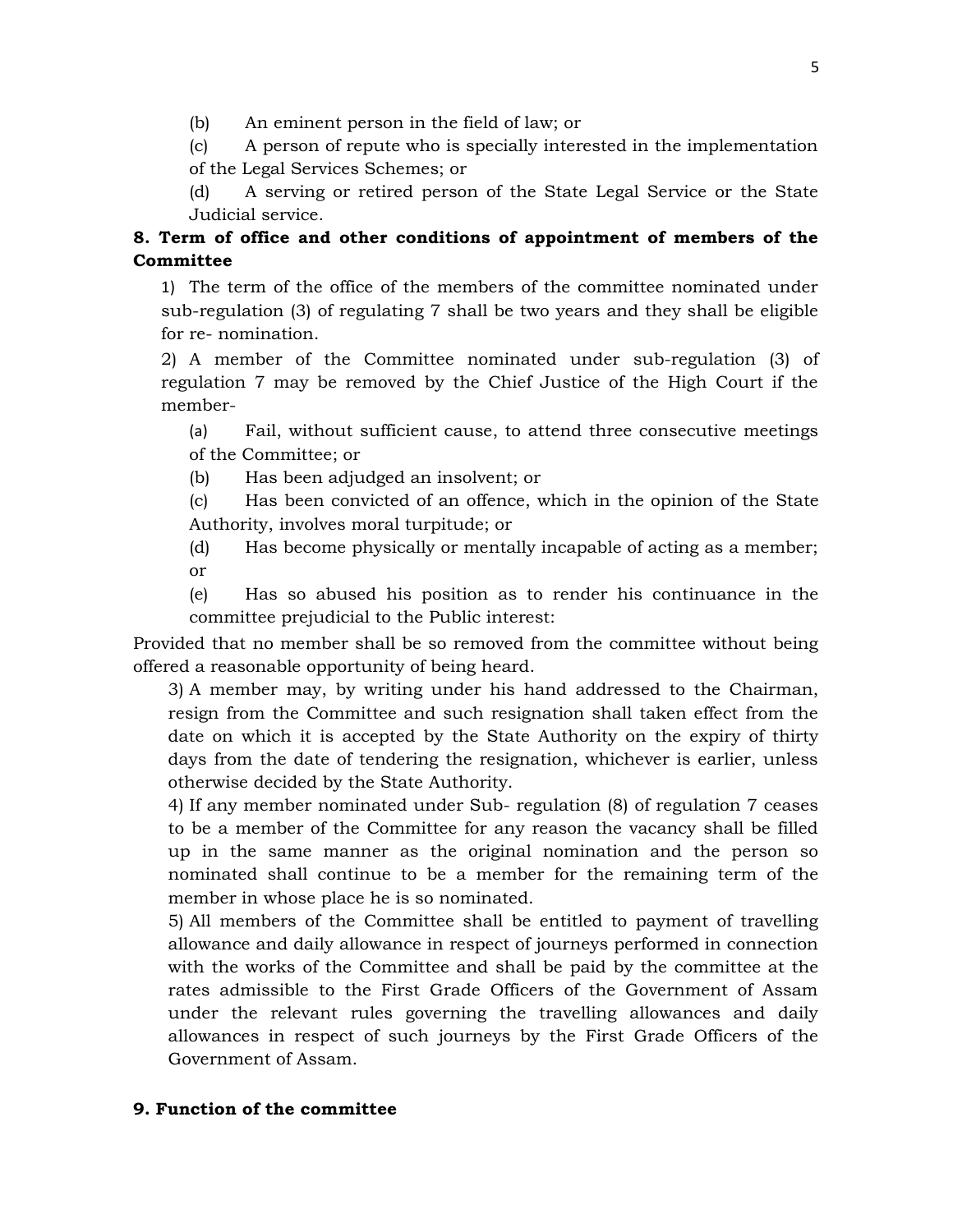1) It shall be the duty of the Committee to implement and perform such policies and directions or other functions as may be issued by the State authority from time to time.

2) Without prejudice to the generality of the functions referred to in subregulation (1), the Committee shall, in consulation with the executive Chairman of the State Authority, perform all or any of the following functions namely-

> a) Provide legal services to persons who satisfy the criteria laid down -under the Act and the rules; and

> b) Encourage the settlement of dispute by way of negotiation, arbitration or conciliations.

# **10. Function of the Secretary**

- (1) The Secretary shall be the custodian of all assets, accounts, records and funds placed at the disposal of the Committee and shall work under the supervision and direction of the Chairman of the Committee.
- (2) The Secretary shall maintain or cause to be maintained true and proper accounts of the receipts and disbursement of the funds of the Committee.

# **11. Meetings of the Committee**

(1)The Committee shall ordinarily meet once a month on such date and at such place within Guwahati as the Secretary may, with the approval of the Chairman notify.

(2)The Chairman, and in the absence of the Chairman, a person chosen by the members present from amongst themselves shall preside over the meeting of the Committee.

(3)The Procedure of any meeting of the District Authority shall be such as may be adopted by it.

(4)The minutes of the proceedings of such meeting shall be truly and faithfully maintained by the Secretary and such minutes shall be open for inspection at all reasonable times by the members of the Committee. A Copy of the minutes shall, as soon as may be after the meeting, be furnished to each of the members and a copy thereof be forwarded to the State Authority.

(5)The quorum for the meeting shall be five including the Chairman or the member presiding over the meeting in the event of absence of the Chairman.

(6)All questions at any meeting of the Committee shall be decided by a majority of the members present and voting and in case of a tie, the person presiding over the meeting shall have a second or casting vote.

# **12. Fund, accounts and audit of the Committee**

(1) The fund of the Committee shall consist of such amounts as may be allocated and granted to it by the State Authority and also such amounts as may be received by the Committee, from time to time, either by way of grant or costs,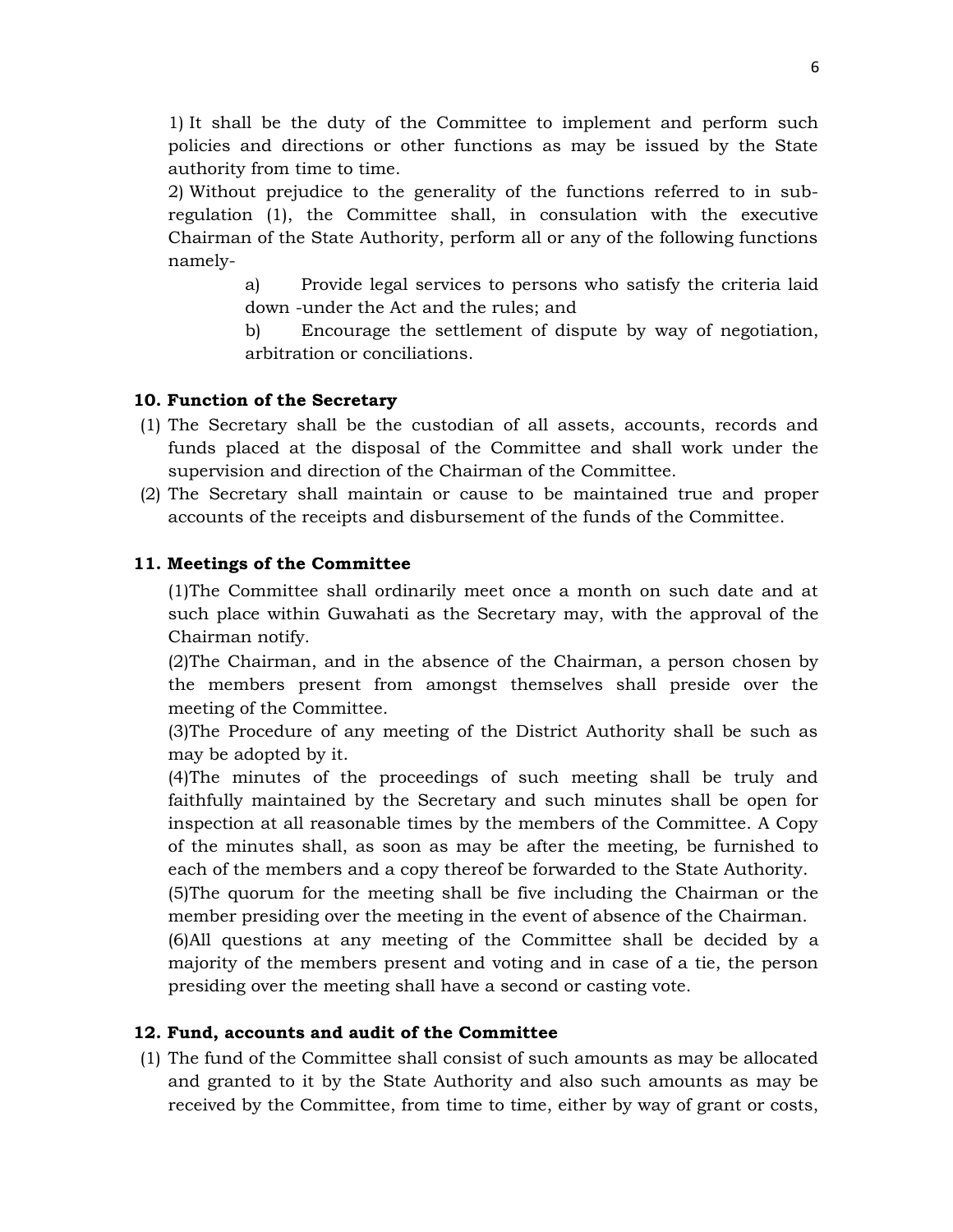charges or expenses recovered from any person to whom legal aid has been provided or the opposite party or otherwise.

(2) The Fund of the Committee shall be maintained and operated in an account in a Nationalised Bank.

**Explanation**: For the purpose of this regulation, "Nationalised Bank" means any nationalised bank as defined in the Banking Companies (Acquisition and Transfer of Undertakings) Act, 1970 and the Banking Companies (Acquisition and Transfer of Undertakings) Act, 1980.

- (3) For the purpose of meeting the incidental minor charges, such as payments for Court Fee, Stamp Duty and expenditure necessary for obtaining copies of documents etc. permanent advance of rupees two thousand five hundred shall be placed at the disposal of the Secretary of the Committee.
- (4) All expenditure on legal aid or other legal services and also expenditure shall be met form and out of the Fund of the Committee. The Secretary shall operate the bank account of the Committee in accordance with the prior written approval of the Chairman.
- (5) No expenditure shall be incurred from and out of the Fund of the Committee and no amount of the Fund shall be withdrawn from the bank without the prior approval of the Committee.
- (6) The Committee shall cause to be kept and maintained true and correct accounts of all receipts and disbursements and shall furnish quarterly returns to the State Authority.
- (7) The State Authority shall cause the accounts of the Committee audited under the Assam Local Fund (Accounts and Audit) Act, 1939, at least, once a year and any expenditure incurred in connection with such audit shall be paid by the State Authority from the State Legal Aid Fund.

# **CHAPTER IV**

# **DISTRICT LEGAL SERVICES AUTHORITY**

# **13. Functions of the District legal Services Authority**

- (1) The Secretary of the District authority appointed under sub-section (3) of section 9 of the Act, shall act as, and exercise the powers and perform the duties of the Secretary of the District Authority in addition to the duties to be discharged by him as a Judicial Officer.
- (2) The secretary shall be the principal officer of the District Authority and shall be the custodian of all assets, accounts, records, and funds placed at the disposal of the District Authority.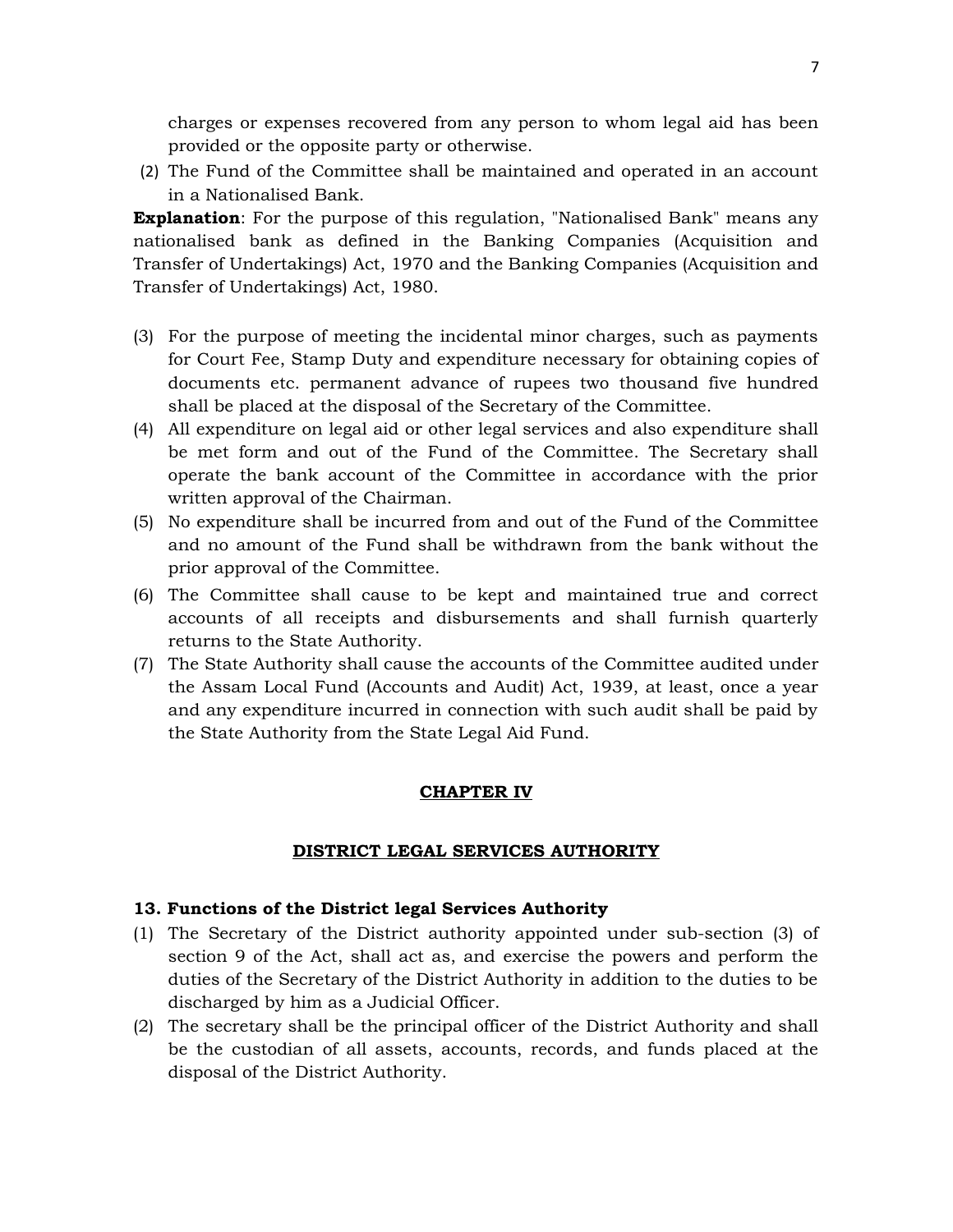- (3) The Secretary shall maintain or cause to be maintained true and proper accounts of the receipts and disbursements of the fund or the District Authority.
- (4) The Secretary shall convene meetings of the District Authority with prior approval of the Chairman, attend the meetings and shall be responsible for maintaining a record of the minutes of the proceedings of the meeting.

# **14. Meetings of the District Authority**

- (1) The District Authority shall ordinarily meet once a month on such date and at such place, within the headquarter of the District, as the Secretary may, with the approval of the Chairman, notify.
- (2) The Chairman, and in the absence of the Chairman, a person chosen by the member present of amongst themselves, shall preside over the meeting of District Authority.
- (3) The procedure of any meeting of the District Authority shall be such as may be adopted by it.
- (4) The minutes of the proceedings of each meeting shall be truly and faithfully maintained by the Secretary and such minutes shall be open for inspection at all reasonable times by the members of the District Authority. After the meeting, a copy of the minutes shall, as soon as possible, be furnished to each of the member and a copy thereof shall be forward to the State Authority.
- (5) The quorum for a meeting shall be three including the Chairman or the member presiding over the meeting in the event of absence of the Chairman.
- (6) All questions at the meeting of the District Authority shall be decided by a majority of the members present and voting and in case of a tie, the person presiding over shall have a second or casting vote.

# **15. District Legal Aid Fund**

- (1) The Fund of the District Authority established under section 17 of the Act shall be maintained and operated in an account in a Nationalised Bank. **Explanation:** For the purpose of this regulation, "Nationlised Bank" means any nationalised bank as defid in the Banking Companies (Acquisition and
	- Transfer of Undertakings) Act, 1970 and the Banking Companies (Acquisition and Transfer of Undertakings) Act, 1980.
- (2) For the purpose of meeting the incidental minor charges, such as payments for Court Fee, Stamp Duty and expenditure necessary for obtaining copies of documents, etc., a permanent advance of rupees one thousand shall be placed at the disposal of the Secretary of the District Authority.
- (3) All expenditure on legal aid or other legal services and also expenditure necessary for carrying out the various functions of the District Authority shall be met form and out of the District Legal Aid Fund in such manner as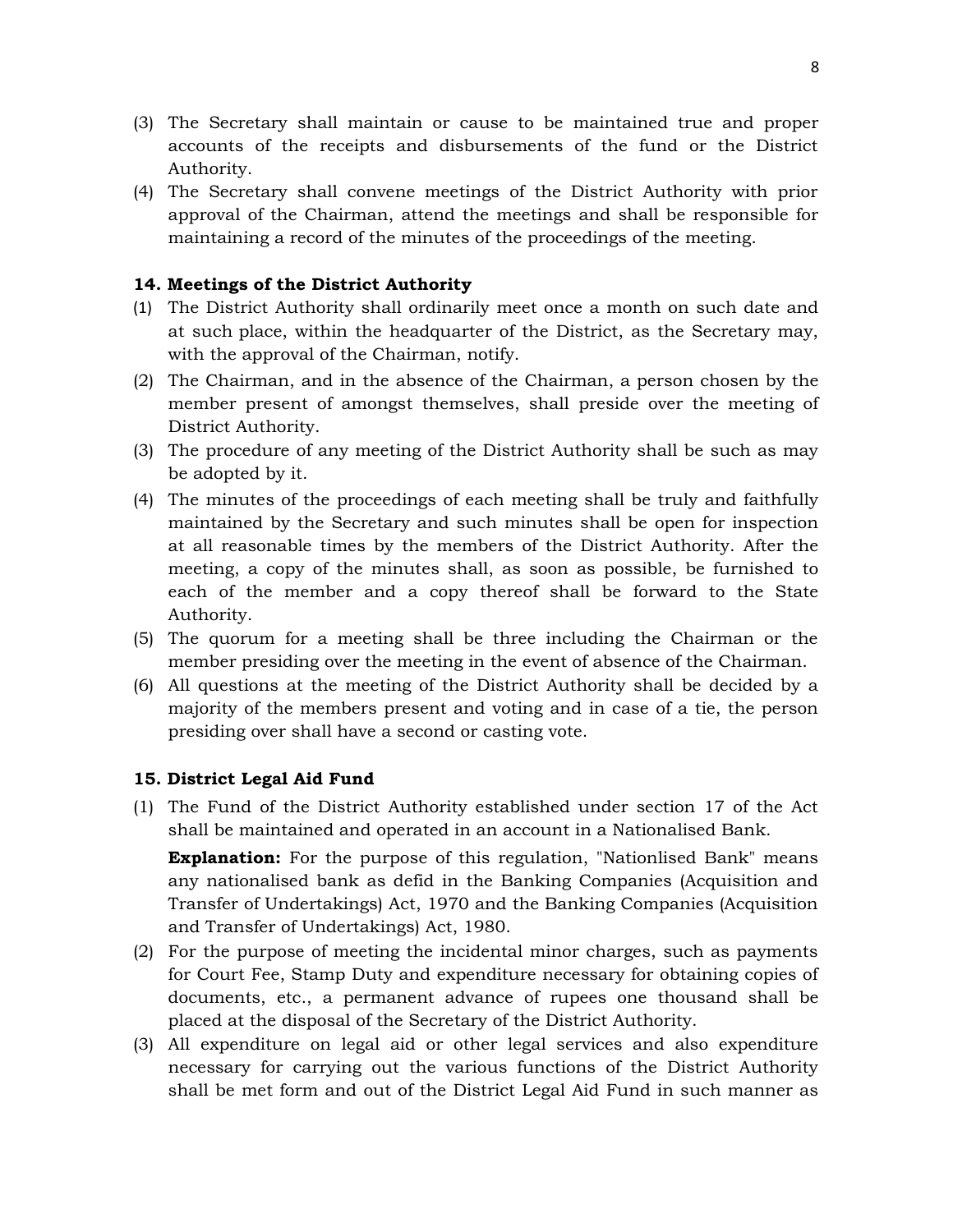may be determined by the District Authority with the approval of the state Authority in accordance with operate the bank account of the District Authority in accordance with the prior written approval of the Chairman.

- (4) No expenditure shall be incurred from and out of the District Legal Aid Fund and no amount of the Fund shall be withdrawn from the bank without prior approval of the District Authority.
- (5) The District Authority shall cause to be kept and maintained true and correct account of all receipts and disbursements and furnish a quarterly return thereof to the State Authority. Such account shall be audited in accordance with the provisions of section 18 of the Act.

# **CHAPTER V**

# **TALUK LEGAL SERVICES COMMITTEE**

# **16. Secretary of the Taluk Legal Services Committee**

(1)The senior most Upper Division Assistant of the office of the person performing the functions of the Chairman of the Taluk Legal Services Committee shall act as and exercise the powers and perform the duties and functions of the Secretary of the Taluk Legal Services Committee.

(2)The Secretary shall be the custodian of all assets, accounts, records and funds of the Taluk Legal Services Committee.

(3)The Secretary shall, with the prior approval of the Chairman, convene meetings of the Taluk Legal Services Committee, attend the meetings and be responsible for maintaining a record of the minutes of the proceedings of the meeting.

# **17. Meetings of the Taluk Legal Services Committee**

- (1) The Taluk legal Services Committee shall ordinarily meet once a month on such date and at such place within the Sub-Division as the Secretary may, with the prior approval of the Chairman, notify.
- (2) The Chairman, and in the absence of the Chairman, a person chosen by the members present from amongst themselves shall preside over the meeting of the Taluk legal Services Committee.
- (3) The procedure of any meeting of the Taluk Legal Services Committee shall be such as may be adopted by it.
- (4) The minutes of the proceedings of each meeting shall be truly and faithfully maintained by the Secretary and such minutes shall be open for inspection at all reasonable times by the members of the Taluk legal Services Committee. After the meeting, a copy of the minutes shall, as soon as be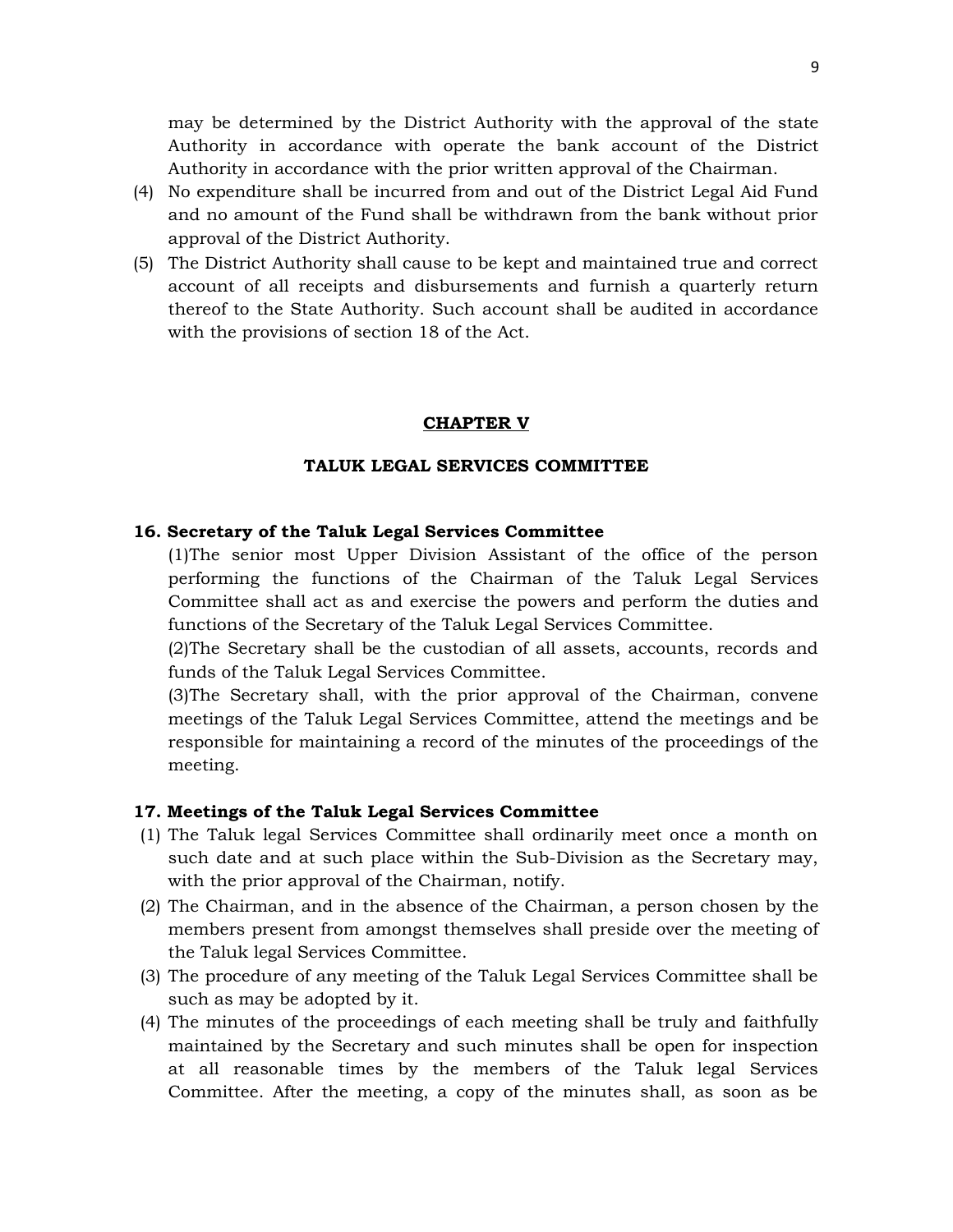possible, be furnished to each of the members and a copy thereof be forwarded to the state Authority.

- (5) The quorum for the meeting shall be three including the Chairman or the person presiding over the meeting in the event of absence of the Chairman.
- (6) All questions at any meeting of the Taluk legal Services Committee shall be decided by a majority of the members present and voting and, in the case of a tie, the person presiding over the meeting shall have a second or casting vote.

# **18. Fund, accounts and audit of the Taluk Legal Services Committee**

- (1) The Fund of the Taluk legal Services Committee shall consist of such amount as may be allocated and granted to it by the District Authority or the State Authority, as the case may be, and also such other amounts as may be received by the Committee form time to time either by way of grant or costs, charges or expenses recovered from the person to whom legal aid has 'been provided or the opposite party or otherwise.
- (2) The Fund of the Taluk legal Services Committee shall be maintained and operated in an account in a Nationalised Bank.

**Explanation**: For the purpose of this regulation, "Nationalised Bank" means any nationalised bank as defined in the Banking Companies (Acquisition and Transfer of Undertakings) Act, 1970 and the Banking Companies (Acquisition and Transfer of Undertakings) Act, 1980.

- (3) For the purpose of meeting the incidental minor charges, such as payment for Court Fee, Stamp Duty and expenditure necessary for obtaining copies of the documents etc., a permanent advance of rupees five hundred shall be placed at the disposal of the Secretary of the Taluk Legal Services Committee.
- (4) All expenditure on legal aid or other legal services and also expenditure for carrying out the various functions of the Taluk Legal Services Committee shall be met from and out of the Fund of the Taluk Legal Services Committee. The Secretary shall operate the bank account of the Committee with the prior written approval of the Chairman.
- (5) No expenditure shall be incurred from and out of the Fund of the Taluk Legal Services Committee and no amount of the Fund shall be withdrawn from the bank without prior approval of the Committee.
- (6) The Taluk Legal Services Committee shall cause to be kept and maintained true and correct accounts of receipts and disbursements and furnish a quarterly return thereof to the District Authority as well as to the State Authority. The District Authority shall cause the accounts of the Taluk Legal Services Committee audited under the Assam Local Fund (Accounts and Audit) Act, 1930, at least once a year and any expenditure in connection with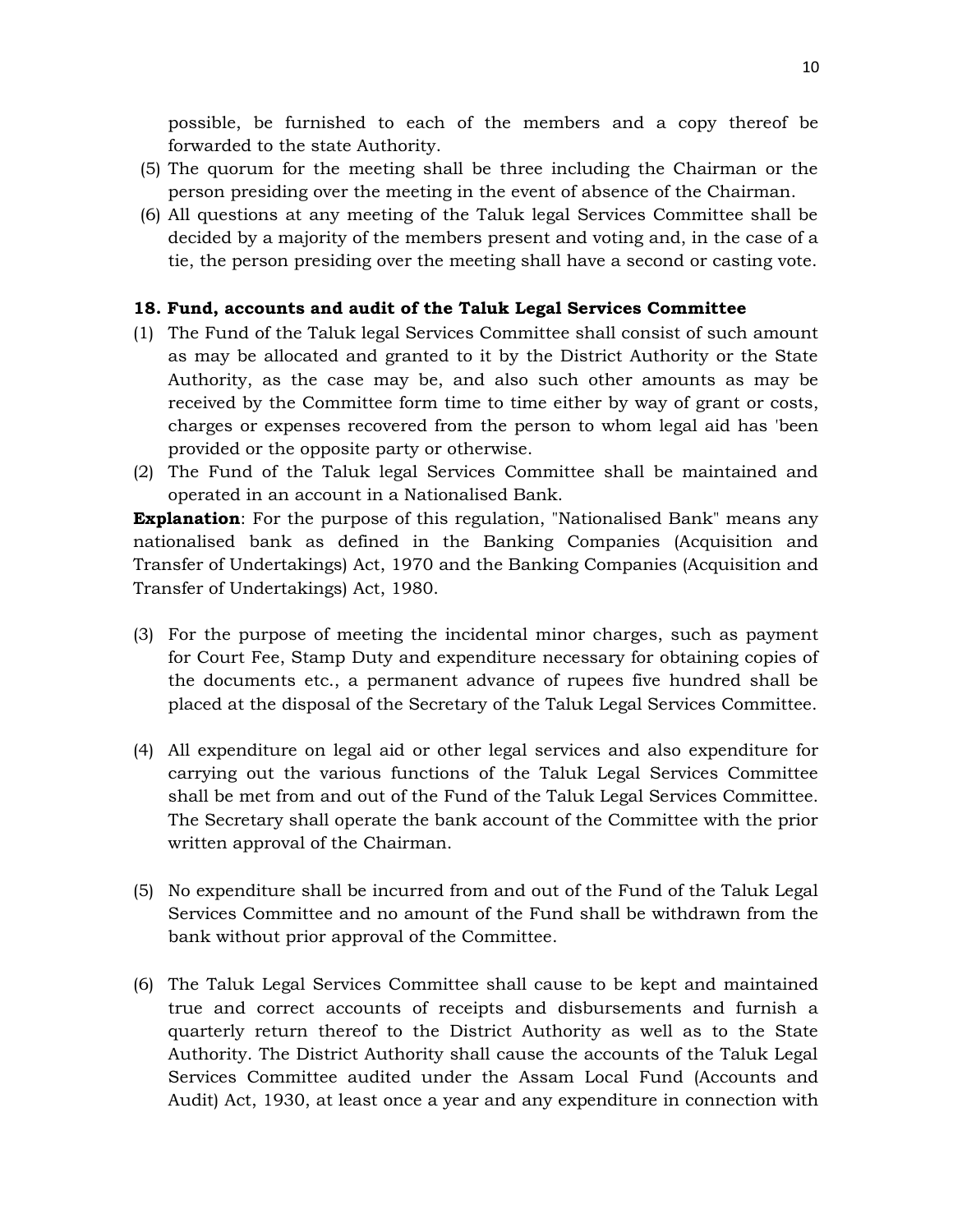such audit shall be paid by the District Authority from the Distr.ict Legal Aid fund. A copy of the Audit Report shall be furnished to the State Authority.

#### **CHAPTER VI**

# **LOK ADALAT**

# **19. Procedure for organizing Lok Adalat**

- (1) The High Court Legal Services Committee, the District Legal Services Authority or the Taluk Legal Services Committee, as the case may be, shall, from time to time, collect the list of cases which are proposed to be settled through the Lok Adalats from the High court or the concerned District or Sub-divisional Court, as the case may be.
- (2) The Secretary of the Taluk Legal Services Committee, on receipt of the list of case from the concerned Courts of the Sub- Division, shall prepare a programme for holding Lok Adalats in respect of the cases falling under the jurisdiction of the Taluk Legal Services Committee and shall forward the same along with the list of the cases to the District Authority of the District. On receipt of the same, the District Authority shall prepare a consolidated programme for holding Lok Adalats in the district level as well as in the Sub-Divisional level and shall forward the same along with the list of the cases to the State Authority. In the similar manner, the High Court Legal Services Committee also shall prepare a programme for holding Lok Adalats in respect of the High Court cases and forward the same to the State Authority along with the list of the cases. The State Authority, on receipt of the programmes and the lists of the cases from the different Authorities and Committees, shall compile these and having regard to the number of cases to be settled through Lok Adalat at a particular level, prepare and finalise a consolidated but detailed programme in respect of the Lok Adalats to be held in the State by the different Authorities and Committees. The State Authority shall circulate the programme of Lok Adalat so fixed among the different Authorities and Committees in the State, who shall in turn convene and organise the Lok Adalats on such date, place and for such cases, as may be fixed in the said programme.

Provided that the State Authority, having regard to the number of cases to be settled through Lok Adalat within the jurisdiction of any Authority or Committee may, by itself convene and organise Lok Adalat in respect of such cases, at such places and time as / may be determined or direct any Authority or Committee to convene and organise Lok Adalat for such cases at such place and time as may be directed:

Provided further that the State Authority may convene and organise a common Lok Adalat for the cases falling within the jurisdiction of a District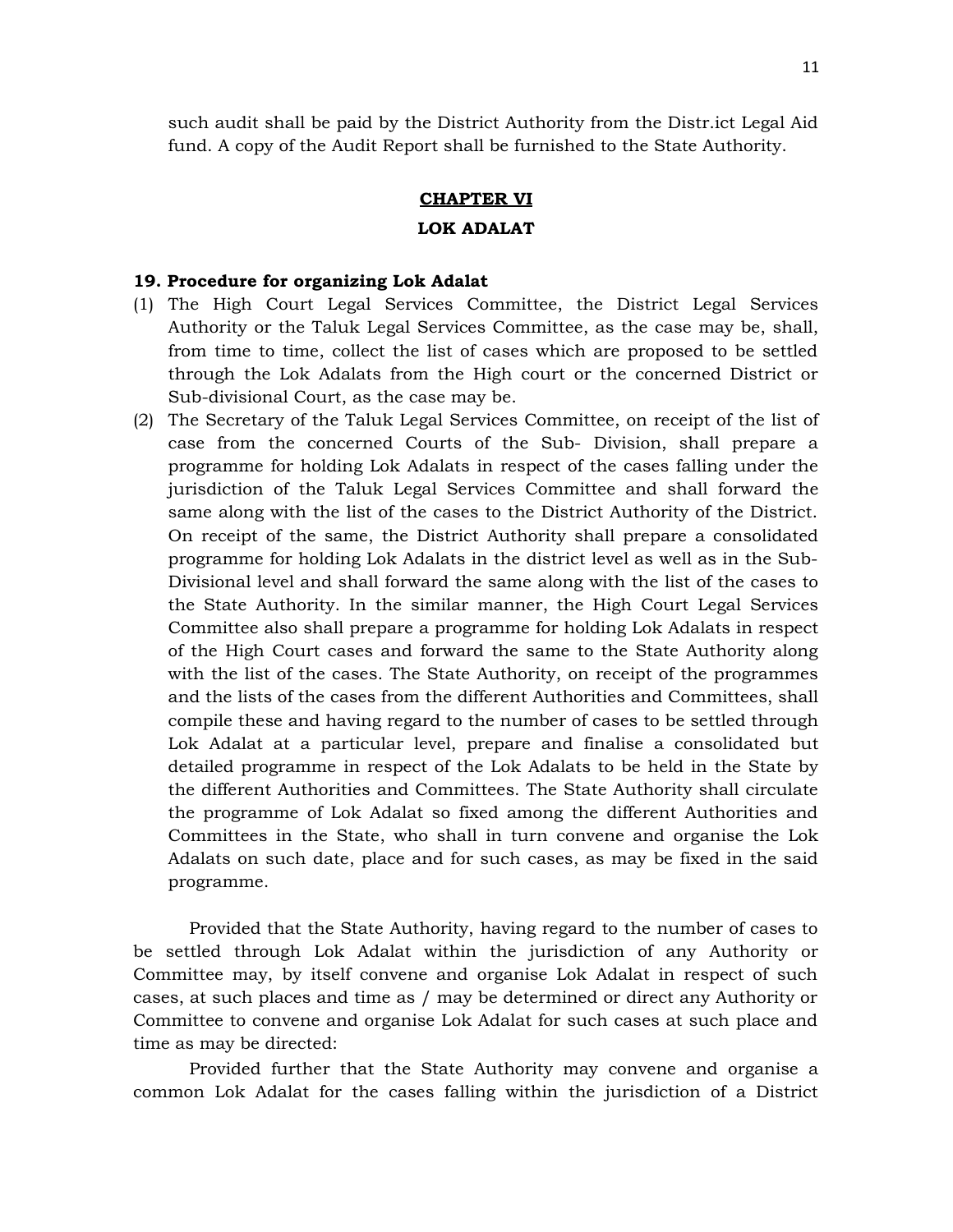Authority and one or more Taluk legal Services Committee of the district, on such date and at such place and time, as may be fixed or directed by the State Authority.

(3) In organising Lok Adalats the State Authority, the High court Legal Services Committee, the District Authority or the Taluk Legal Services Committee, as the case may be, may take such help from such authority or person -as may be required for the smooth conduct of the Lok Adalat.

# **20. Notices to the parties concerned**

The High Court, the District Court, the Sub-Divisional Court and other concerned to the Lok Adalat, shall notify the concerned parties or their council, to appear before the Lok Adalat well ahead of time mentioning the date, venue and time of the Lok Adalat and a copy of such notice shall also be forwarded to the State Authority, the High Court Legal Services Legal Services Committee, the District Authority or the Taluk Legal Service Committee, as the case may be, who is organising and convening the Lok Adalat, for information and necessary action.

# **21. Composition of the Lok Adalat at High Court Level**

The Chairman of the High court Legal Services Committee shall constitute the Benches for a Lok Adalat for the High Court cases. Bach such Bench shall consist of three members, one of whom shall be presiding Officer thereof, from amongst the persons of the following categories, for conducting the cases in a Lok Adalat-

- (i) A serving or retired Judge of the High Court or any other retired Judicial Officer not below the rank of a District Judge at the time of retirement;
- (ii) A number of the Legal profession having not less than ten years of practice;
- (iii) A local social worker of repute, who is engaged in the upliftment of the weaker sections of the society;
- (iv) A serving or retired officer of the State Legal Service not below the rank of Grade I of the service.

# **22. Composition of the Lok Adalat at District Level**

The chairman of the District authority shall constitute the Benches for a Lok Adalat organised at the district level. Each such bench shall consist of two or three members, one of whom shall be the Presiding Officer thereof, from amongst the persons of the following categories for conducting the cases in a Lok Adalat in respect of the cases falling under the jurisdiction of the District Authority-

- (i) A serving or retired Judicial Officer;
- (ii) A member of the legal profession having, at least ten years of practice;
- (iii) A local social worker of repute, who is .engaged in the upliftment of the weaker sections of the society;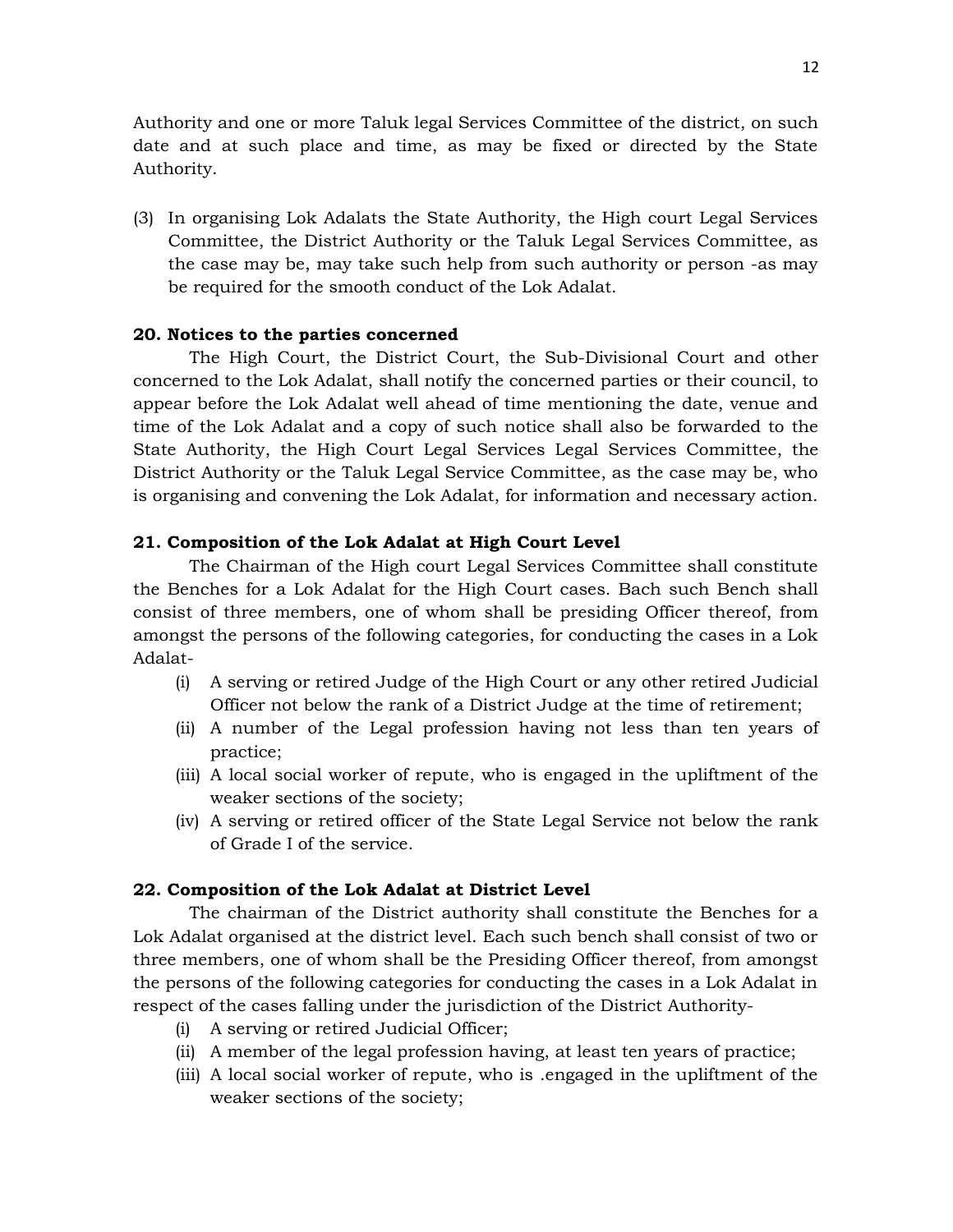(iv) Any serving or retired person who has been holding or held a post requiring qualification and background of law under the State or any other authority.

# **23. Composition of the Lok Adalat at Sub-Division Level**

The Chairman of the Taluk Legal Services Committee shall constitute the Benches for a Lok Adalat convened or organised at the Sub-Division level. Each such Bench shall consist of two or three members, one of whom shall be the presiding officer thereof, from amongst the persons of the following categories, for conducting the cases in a Lok Adalat in respect of the cases falling under the jurisdiction of the Taluk Legal Services Committee-

- (i) A serving or retired Judicial Officer;
- (ii) A member of the legal profession having, at least ten years of practice;
- (iii) A local social worker of repute, who is engaged in upliftment of the weaker section of the society;
- (iv) Any serving or retired person who has been holding or held a post requiring qualification and background of law under the State or any other authority.

# **24. Expenditure for the Lok Adalat**

The total expenditure for organising and holding a Lok Adalat shall not exceed rupees five thousand, which shall be inclusive of the expenditure for publicity, light refreshment, etc.

# **25. Summoning of records and safe custody thereof**

(1)The Member-Secretary of the State Authority, the Secretary of the High Court Legal Service Committee, the Secretary of the Taluk Legal Services Committee, as the case may be, may call for the case records of those pending cases which have been referred to the Lok Adalat under section 20 of the Act, from the concerned Court.

(2)If any matter is referred to the Lok Adalat at the pre-litigation stage, the version of each party hereto shall be obtained by the Member-Secretary or the Secretary of the Authority or the Committee, as the case may be, for placing the same before the Lok Adalat.

(3)The Member-Secretary or the Secretary of the Authority or the Committee, as the case may be, shall be responsible for the safe custody of the records from the time he receives it till its return to the concerned Court.

(4)Each concerned Judicial Court shall co-operate in the transmission of the case records to the Lok Adalat.

(5)The case records shall be returned immediately to the respective Court after holding the Lok Adalat, irrespective of whether or not the case is settled by the Lok Adalat with an endorsement by the Member-Secretary or the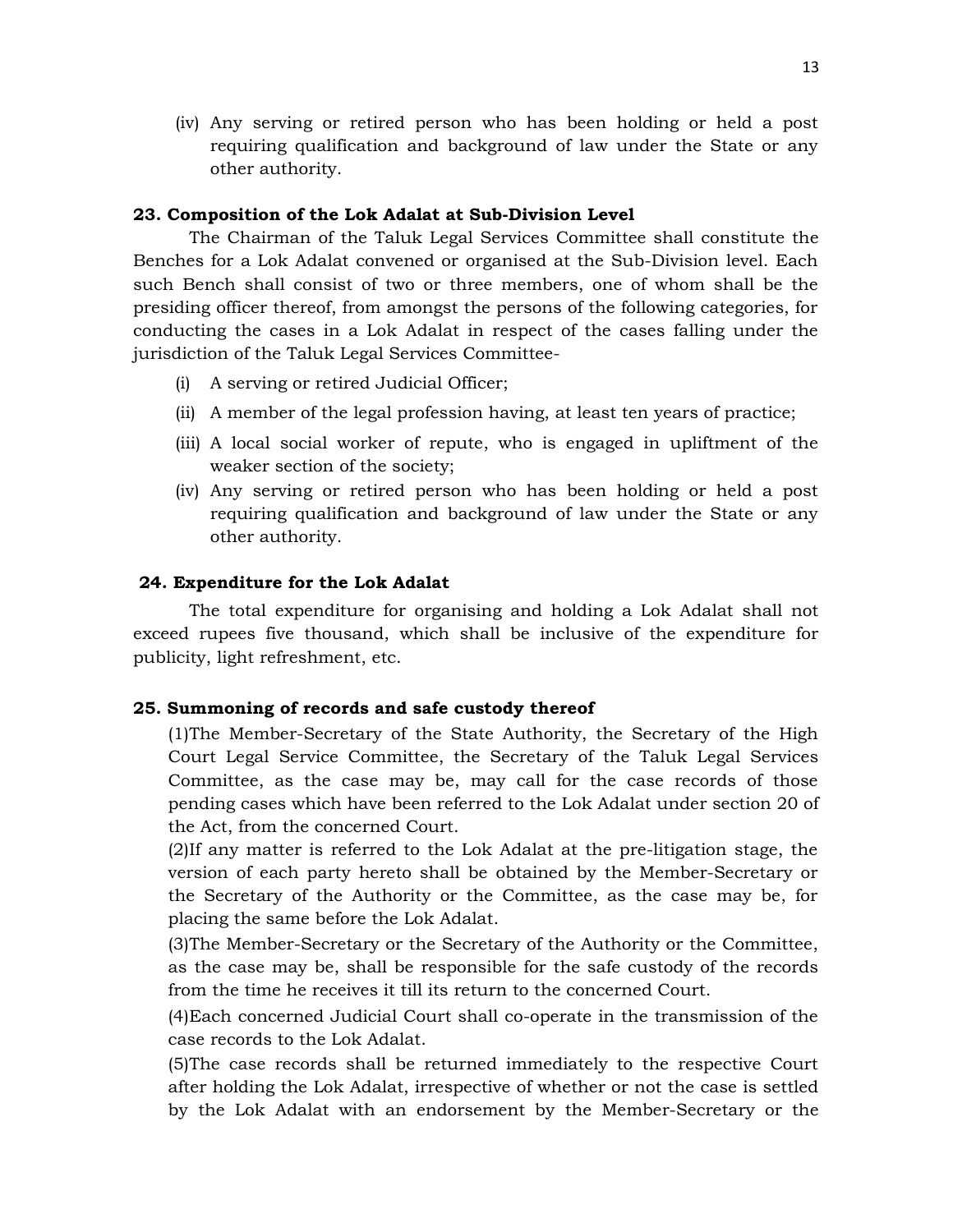Secretary of the Authority or the Committee, as the case may be, about the result of the proceeding.

# **26. Functioning of the Lok Adalat**

- (1) The Member-Secretary or the Secretary of the Authority or the Committee, as the case may be, shall assign cases to the Benches of the Lok Adalat after obtaining order from the Executive Chairman or the Chairman, as the case may be,
- (2) The Member-Secretary or the Secretary of the Authority or the Committee, as the case may be, shall prepare a cause list for each Bench of the Lok Adalat and the same shall be duly notified to all concerned.
- (3) Every Bench of the Lok Adalat shall makes sincere efforts to bring about a conciliatory settlement to every case put before it without any duress, threat or under influence, allurement or mis-representation.
- (4) In case any Bench of the Lok Adalat can not take up, hear or dispose of any case, it may, in its discretion take up such case or bases to the next or any such subsequent day as may be, convenient to the Executive Chairman or the chairman, as the case may be, and the Member-Secretary or the Secretary of the Authority or the Committee concerned. In such a case, the case record may be kept with the permission of the concerned Court.

# **27. Remuneration to the Presiding Officer and member of the Benches of Lok Adalat**

- (1) The Presiding Officer or other member of the Lok Adalat Bench shall be provided with conveyance or conveyance allowance as per actual fare for the journeys from their residences to the place of the Lok Adalat and back.
- (2) (i) the Presiding Officer of the Lok Adalat Bench held at the High Court level, if he is not a sitting Judge, shall also be entitled to an honorarium at such rate as may be determined by the State Authority but not exceeding Rs. 200/ (Rupees two hundred only) per case decided and subject to a maximum of Rs. 500/- (rupees Five hundred only) per day or at such rate as may be revised by the State Authority from time to time:

Provided that in case there is no disposal of any case in a Bench of the Lok Adalat, the Presiding Officer, if he is not a sitting judge, shall be entitled to a sitting allowance of RS. 200/- (Rupees two hundred only) per day.

(ii) Each of the other members of the Bench of the Lok Adalat held at the High Court level, if he is not a serving Government servant, shall be entitled to an honorarium at such rate as may be determined by the State Authority but not exceeding Rs. 100/- (Rupees one hundred only) per case decided and subject to a maximum of Rs. 300/- (Rupees three hundred only) per day or at such rate as may be revised by the State Authority from time to time: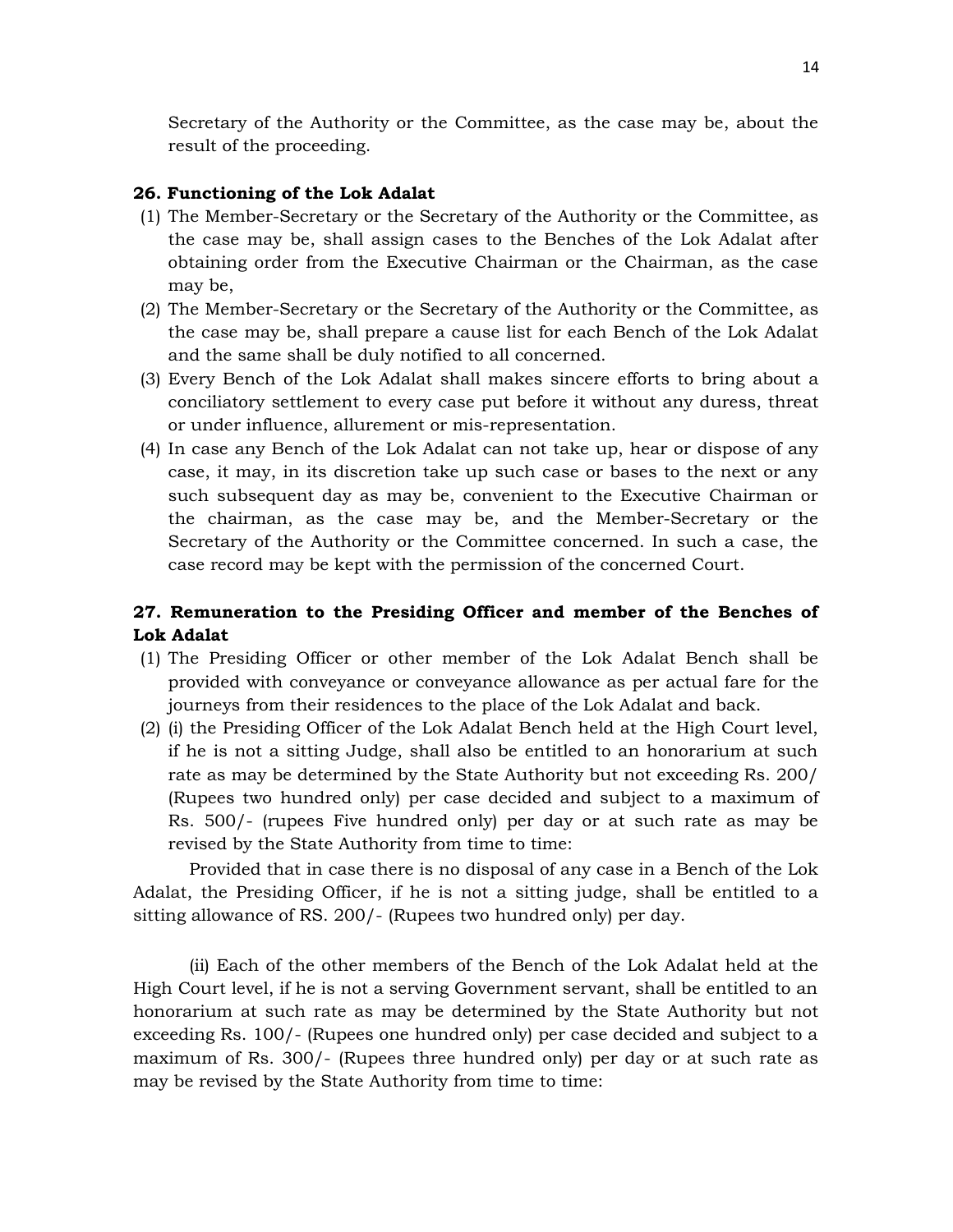Provided that in case there is no disposal of any case in a Bench of the Lok Adalat, each of the other members, if he is not a serving Government servant, shall be entitled to a sitting allowance of Rs. 100/- (Rupees one hundred only) per day.

(iii) The Presiding Officer of the Bench of Lok Adalat held at the District or Sub- Division level, if he is not a sitting Judge, shall be entitled to an honorarium at such rate as may be determined by the State Authority but not exceeding Rs. 100/- (Rupees one hundred only) per case decided and subject to a maximum of Rs. 300/- (Rupees three hundred only) per day or at such rate as may be revised by the State Authority from time to time:

Provided that in case there is no disposal of any case in a Bench of the Lok Adalat, the presiding Officer, if he is not a sitting Judge, shall be entitled to a sitting allowance of Rs. 100/- (Rupees one hundred only) per day.

(iv) Each of the other members of the Bench of the Lok Adalat held at the district or Sub-Division level, if he is not a serving Government servant, shall be entitled to an honorarium at such rate as may be determined by the State Authority but not exceeding Rs. 80/- (Rupees eighty only) per case decided and subject to a maximum of Rs. 250/- (Rupees two hundred fifty only) per day or at such rate as may be revised by the State Authority from time to time:

Provided that in case there is no disposal of any case in a Bench of the Lok Adalat, each of the other members, if he is not a serving Government servant, shall be entitled to a sitting allowance of Rs. 80/- (Rupees eighty only) per day.

# **28. Procedure for effecting compromise , or settlement at Lok Adalat**

- (1) Every award or order of the Lok Adalat, shall be signed by the presiding Officer and the other members of the Lok Adalat bench.
- (2) The original award or the order shall form part of the case record and a copy of the award or the order, duly certified by the Member-Secretary or the Secretary of the Authority of the Committee, as the case may be, to be true copy, shall be given to each of the parties free of costs.

#### **29. Award or order to be categorical and lucid**

- (1) Every award or order of the Lok Adalat shall be categorical and lucid and shall be written in the language used in the local Courts or in English.
- (2) The parties to the dispute shall be required to affix their signature or thumb impressions, as the case may be, on the statements and or compromise recorded by or to be placed before the Lok Adalat.

# **30. Compilation of results**

At the conclusion of the session of the Lok Adalat, the Member-Secretary or the Secretary of the Authority or the Committee, as the case may be, shall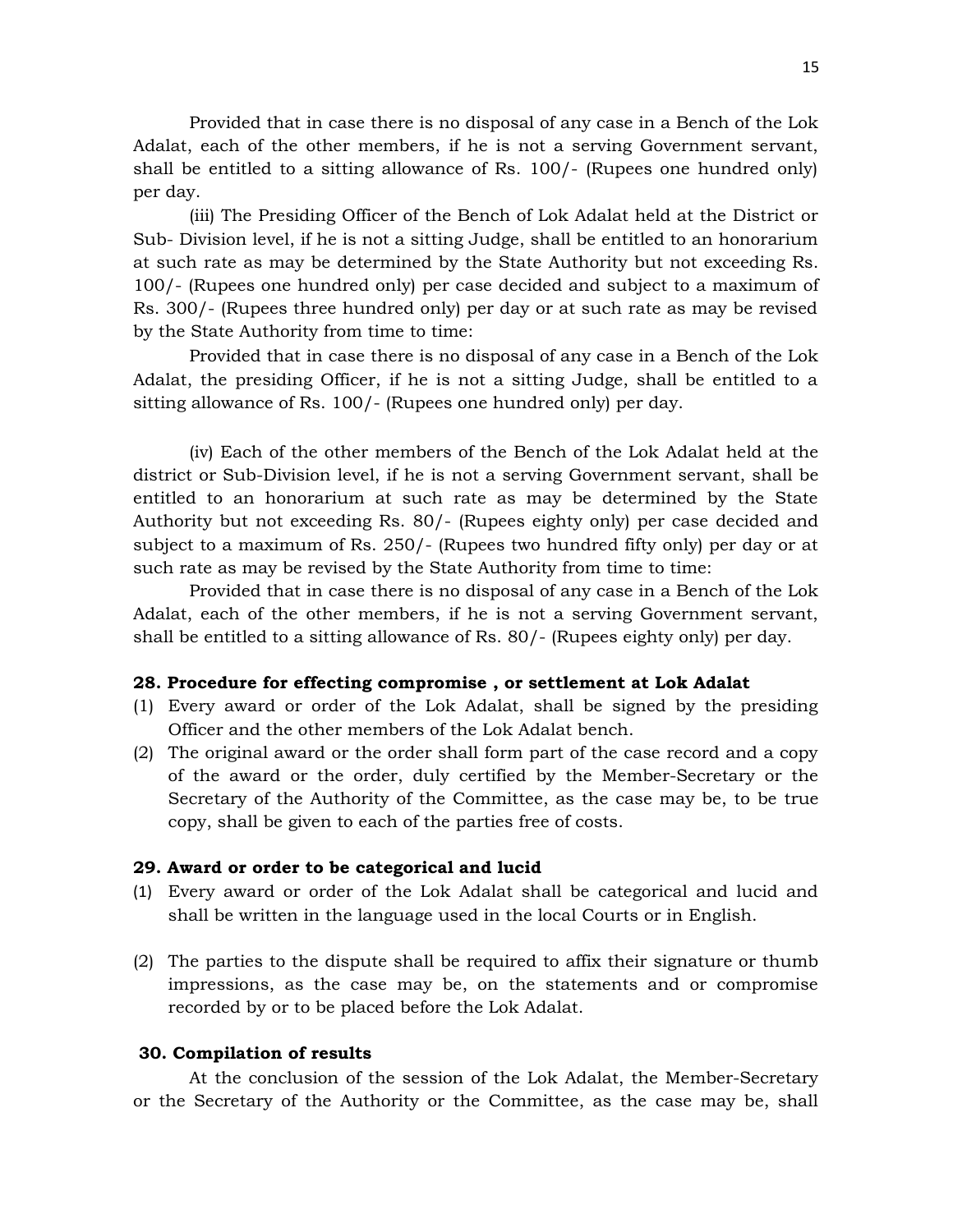compile the records of the disposed of cases so as to make a statement of disposed of cases in Form A and forward the same to the State Authority-

# **31. Procedure for maintaining records of cases referred to under section 20 of the Act or otherwise-**

- (1) The Member-Secretary or the Secretary of the Authority or the Committee, as the case may be, shall maintain a register, wherein all cases received by him by way of reference to the Lok Adalat or otherwise shall be entered stating the particulars as to-
	- (i) The date of receipt and the name of the Court from which received.
	- (ii) Category and subject wise nature of the case;
	- (iii)Such other particulars as may be deemed necessary; and
	- (iv) Date of settlement and the date of return of the case record.

(2) When the case is finally disposed of by the Lok Adalat, appropriate entry as to the result thereof shall be made in the register.

# **32. Budget**

The expenditure for Lok Adalat convened and organised by the State Authority, the High Court Legal Services Committee, the District Authority or the Taluk Legal Services Committee, as the case may be, shall be met from and out of the respective Fund of the concerned Authority or the Committee and the State Authority shall, from time to time, provide necessary fund for the purpose to the said Authority or the Committee.

# **33. Maintenance of accounts**

- (1) The Executive Chairman or the Chairman of the concerned Authority or the Committee, as the case may be, shall exercise complete and full control over the expenditure incurred in the Lok Adalat.
- (2) The Member-Secretary or the Secretary of the Authority or the Committee, as the case may be, shall furnish true and proper accounts of the Authority or the Committee concerned quarterly to the State Authority .

# **34. Procedure in Lok Adalat**

- (1) In the Lok Adalat, the parties are not required to be represented by their lawyers. However, a party may, at his option, get represented by a lawyer .for the purpose of settlement of the dispute and the Lok Adalat shall not refuse such appearance of lawyer.
- (2) Every Bench of Lok Adalat may evolve its own procedure for conducting the proceedings before it and shall not be bound either by the Code of Civil procedure, 1908, the Evidence Act, 1872 or the Code of Criminal Procedure, 1973, subject, however, to the principles of natural justice.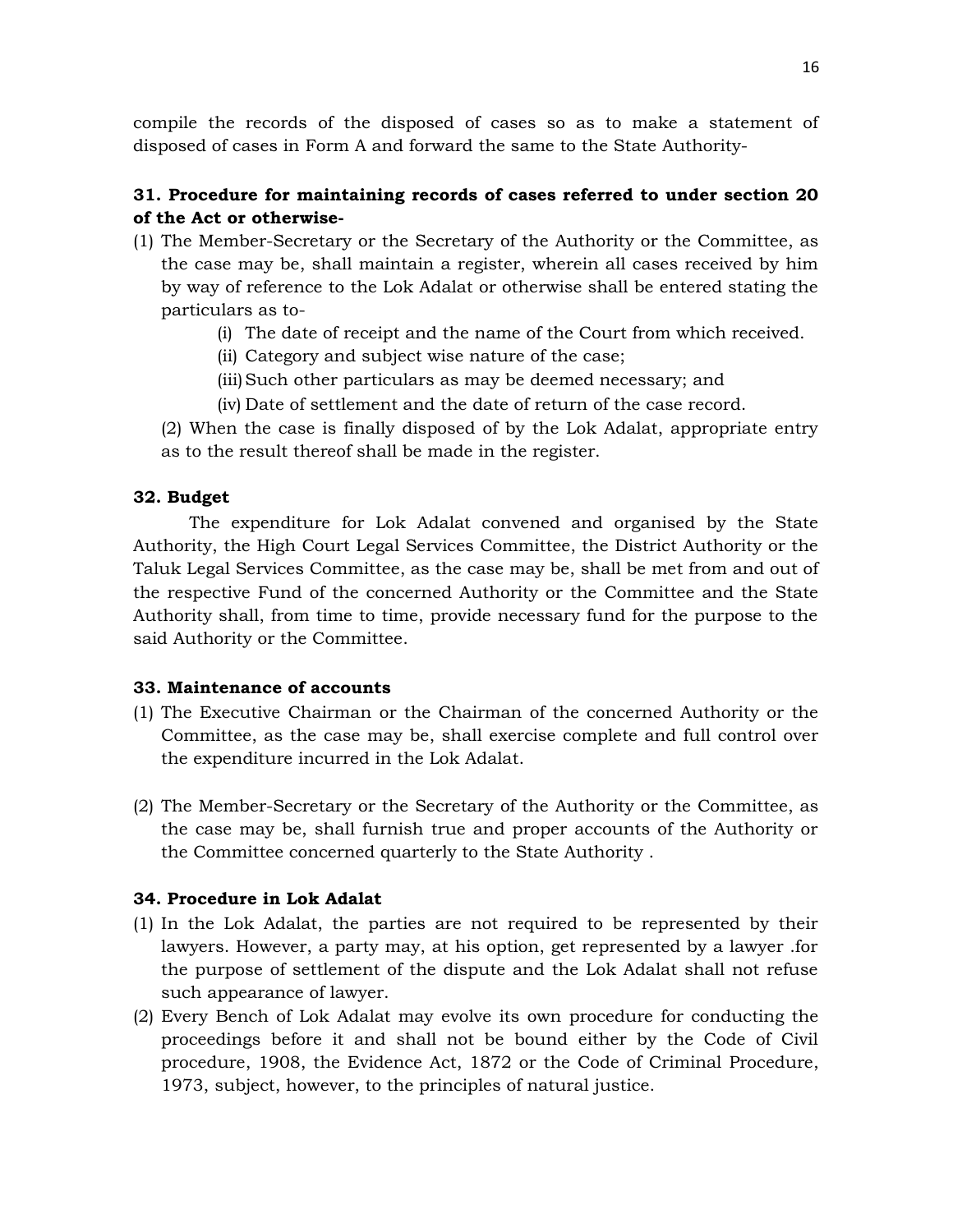(3) No fee shall be required for any miscellaneous petition, interlocutory petition or any other kind of application to be filed or contested in any case before the Lok Adalat.

# **35. Modes of Legal aid**

Legal aid may be given in all or anyone of the following modes, namely-

- (a) Payment of Court Fee, Process Fee, expenses of witnesses and all other charges payable or incurred in connection with any legal proceeding;
- (b) Representation by a legal practitioner in any legal proceeding;
- (c) Supply of certified copies of judgments, orders, notes of evidences and other documents in legal proceeding;

(d) Preparation of appeal, including typing and translation of documents in legal proceeding; and

(e) Drafting of legal documents.

# **36. Legal aid not to be given in certain cases**

Legal aid shall not be given in the following cases, namely-

- (i) Proceeding wholly or partly in respect of
	- a) defamation, or
	- b) malicious prosecution;

(ii) Proceeding relating to any election;

(iii) Proceeding incidental to any proceeding referred to in items No. (i) or (ii) or both;

(iv) Proceeding in respect of offences punishable with fine only;

(v) Proceeding in respect of economic offences and offences against social laws such as the protection of Civil rights, Act, 1955, the Suppression of Immoral Traffic in Women and Girls Act, 1956 etc.;

(vi) Where a person seeking legal aid-

(a) Is concerned with the proceeding only in representative or official capacity; or

(b) Is concerned only with the proceeding jointly with other person or persons, whose interests are identical with the interest of such a person, or any of such person is adequately represented in the proceeding; or

(c) Is only a formal party to the proceeding, not materially concerned in the outcome of the proceeding and his interests ate not likely to be prejudiced on account of absence of proper representation.

# **37. Application for legal aid or advice**

(1) Any person desiring legal aid or advice may make an application in Form B addressed to the Member-Secretary or the Secretary of the Authority or the Committee, as the case may be. But if the applicant is illiterate or not in a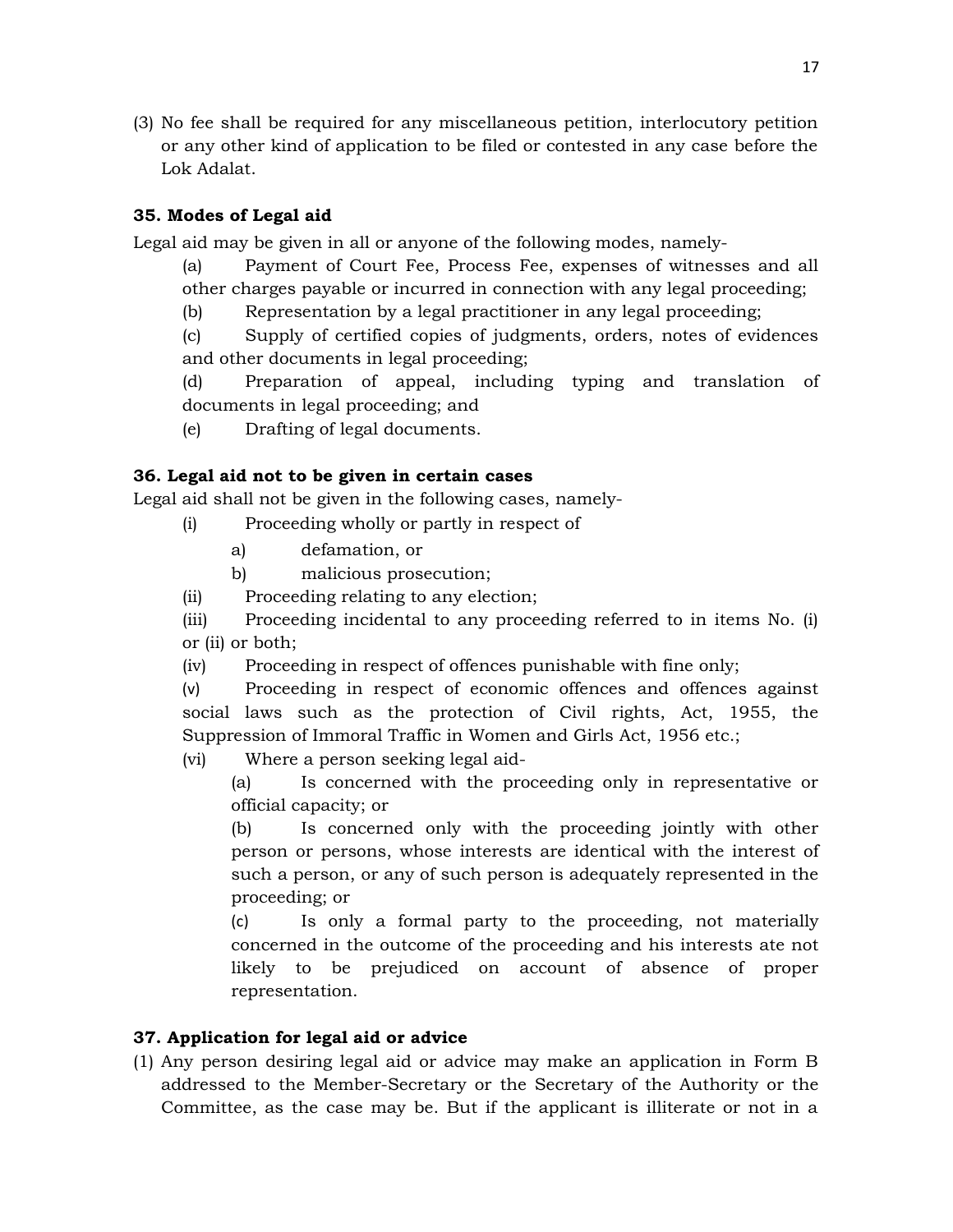position to fill in the particulars required in the application, the Member-Secretary or the Secretary, as the case may be, or any other officer of the Authority or the Committee or any legal practitioner, whose name appears in the panel of legal aid lawyers of the said Authority or the Committee, as the case may be, or any person authorised by the applicant, shall gather the necessary particulars from the applicant and prepare the application on his behalf and after reading it over and explaining it to him, obtain his signature or thumb impression on it. In such a case shall also put his signature with an endorsement on the body of the application, to the effect that he has prepared it.

(2) The Authority or the Committee, as the case may be shall maintain a Register of Applications, wherein all applications for legal aid or advice shall be, entered and registered and action taken on such applications shall be noted against the entry relating to each such application.

# **38. Disposal of applications**

- (1) On receipt of an application for legal aid or advice, the Member-Secretary of the State Authority or the Secretary of the High Court Legal services Committee or of the District Authority, as the case may be, or the Chairman of the Taluk Legal Services Committee, in case of Taluk Legal Services Committee, shall scrutinise the application for the purpose of deciding whether the applicant deserves legal aid or advice in accordance with the provisions of these regulation and for the purpose of arriving at such decision, may require the applicant to submit such further information as may be necessary and also to discuss the matter personally. The application shall be processed as early as possible and preferably within one week.
- (2) The State Authority, the High Court Legal Services Committee, the District Authority or the Taluk Legal Services Committee, to whom an application is made, shall consider the application and decide the desirability for accepting or refusing the application and its decision thereon shall be the final.
- (3) Where an application is decided to be refused, the reasons therefore shall be entered in the Register of Applications maintained by the State Authority, the High Court Legal Services Committee, the District Authority or the Taluk Legal Services Committee, as the case may be, and information in writing shall be communicated to the applicant.
- (4) No applications for legal aid or advice shall be allowed, if the Authority or the Committee, as the case may be, is satisfied that-

a) The applicant has knowingly made false statement or furnished false information; or

b) In a proceeding other than the case relating to criminal prosecution, there is no prima foal case to institute or, as the case may be, to defend the proceeding; or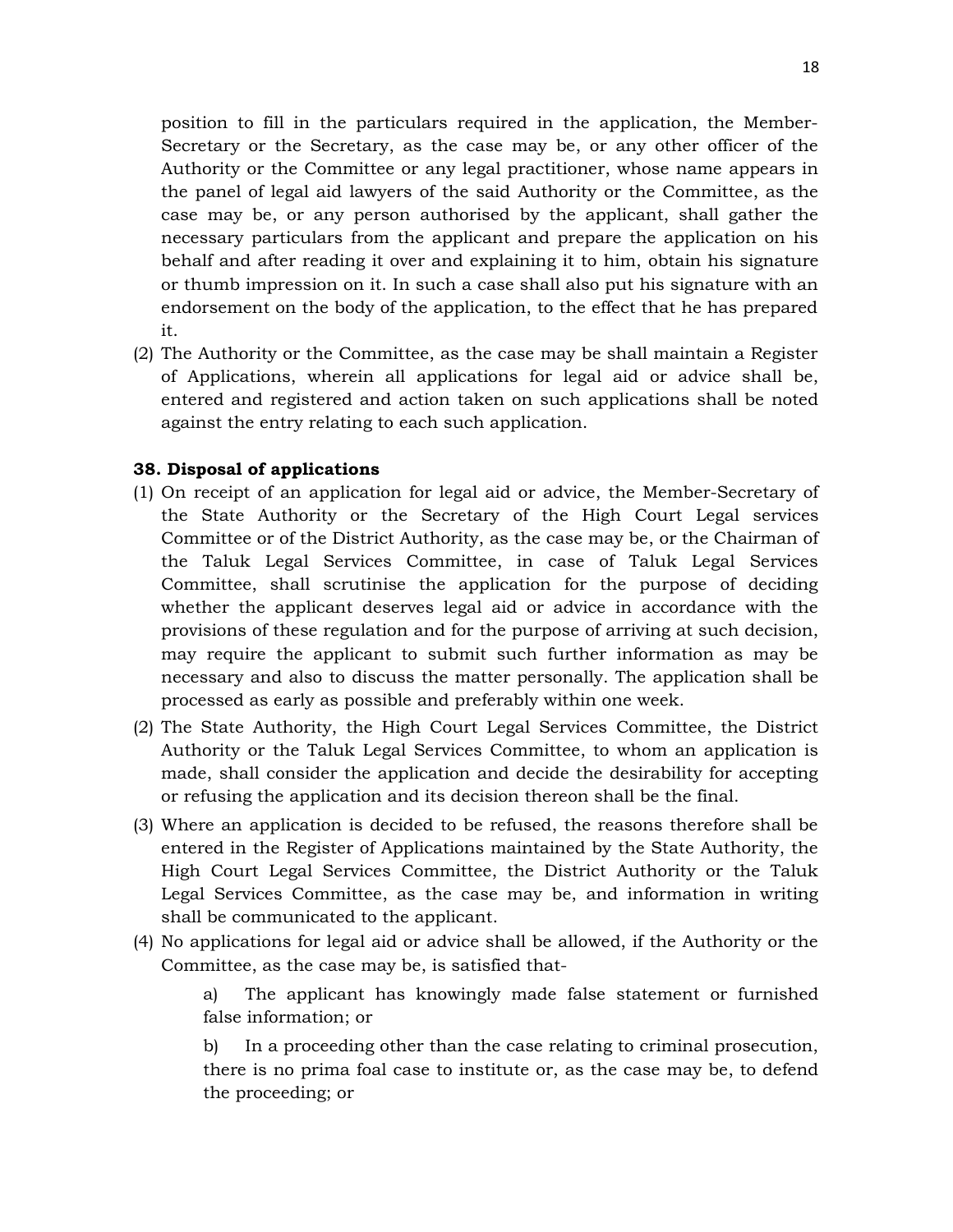- c) The application is frivolous or fictitious; or
- d) The applicant is nor entitled to the same under regulation 36 or any other provision of these regulations; or
- e) Having regard to all the circumstances of the case, it is otherwise not reasonable to grant it.

# **39. Certificate of Eligibility**

(1) Where an application for legal aid or advice is allowed, the Member-Secretary of the State authority or the Secretary of the High Court Legal Services Committee, or of the District Authority, as the case may be, and the Chairman, in the case of the Taluk Legal Services Committee, shall issue a Certificates of Eligibility in Form C to the applicant entitling him to legal aid or advice in respect of the proceeding concerned.

(2) The Certificate of eligibility shall stand cancelled if the legal aid is withdrawn and the legal practitioner to whom the case of the applicant is assigned and also the Court before which the case is pending shall be informed in writing accordingly.

# **40. Honorarium payable to legal practitioners of the panel**

(1) Subject to the approval of the state Authority, each of the High Court Legal Services Committee, the District Authority and the Taluk Legal Services Committee shall prepare, for a period of two years, a panel of legal practitioners, who are prepared to give legal aid or advice by prosecuting or defending the case on behalf of or by representing or defending the case on behalf of or by representing the legal aided person. The legal practitioners on the panel shall be paid a fixed honorarium at the rate as set out in the schedule appended to these regulations:

Provided that where the matter is disposed of in less than five effective hearing, the honorarium payable shall be half of the rate prescribed in the Schedule:

Provided further that the Executive Chairman of the State authority, the Chairman of the High Court Legal Services Committee, the Chairman of the District Authority or the Chairman of the Taluk Legal Services Committee, as the case may be, may, having regard to the nature of any particular case dealt with by any legal practitioner, fix in his, discretion, a high honorarium.

- (2) No Legal practitioner to whom any case is assigned either for legal aid or for legal advice shall receive any fee or remuneration, whether in cash or in kind or any other advantage, whether monetary or otherwise, from the legal aided person or from any other person on his behalf.
- (3) The Legal practitioner on the panel, who has completed his assignment, shall submit a statement showing the honorarium due to him in connection with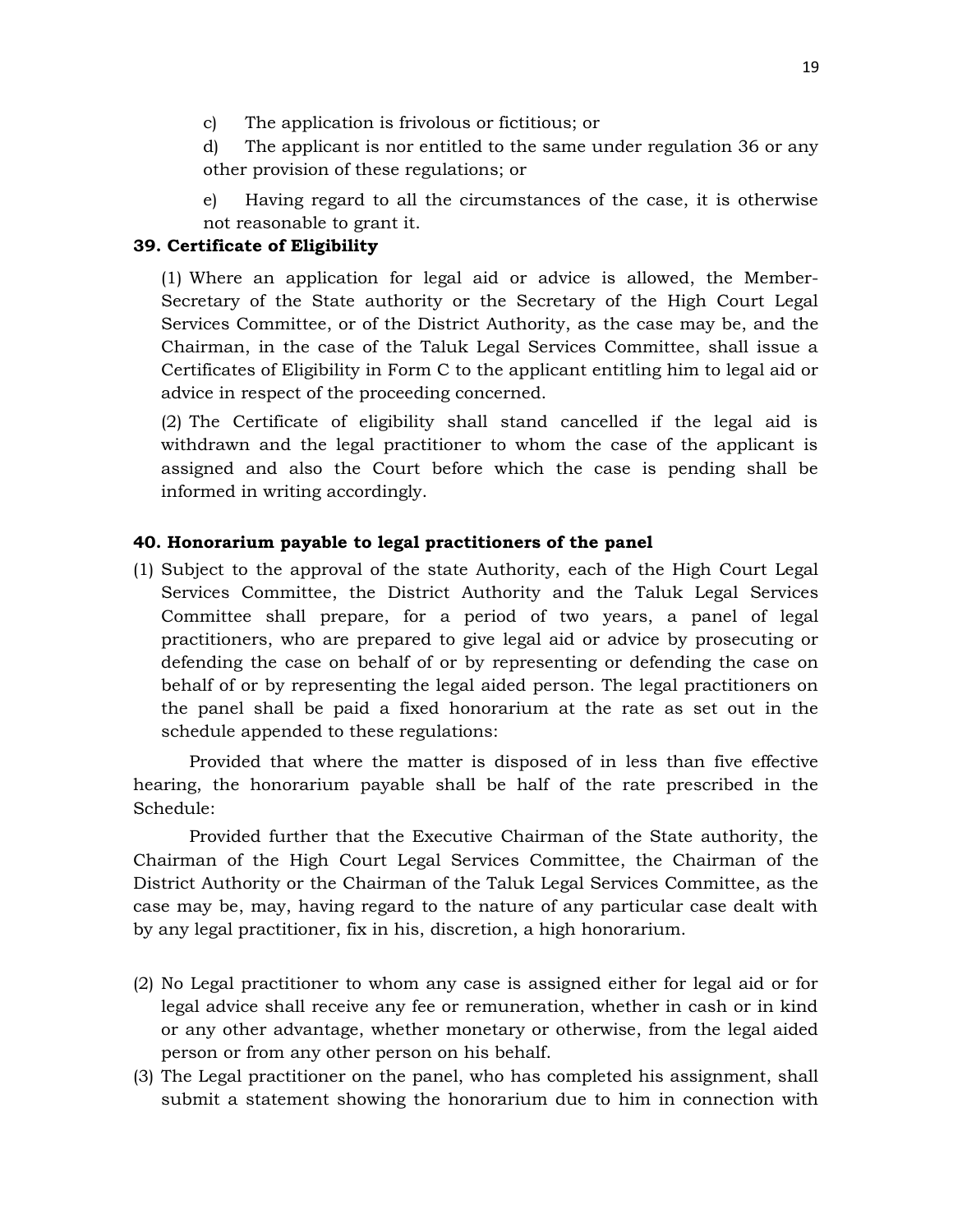the legal proceedings conducted by him on behalf of the legal aided person to the Member- Secretary or the Secretary of the Authority or the committee, as the case may be, who shall, with the approval of the Executive Chairman or the Chairman, as the case may be, after due scrutiny and countersignature, place the same before the Authority or the Committee, as the case may be, for sanction and, on such sanction having given by the Authority or the Committee, the amount shall be paid by the Member-Secretary or the Secretary, as the case may be, to the Legal practitioner. It shall, however, be open to the legal practitioner to waive the honorarium in whole or in part.

(4) Notwithstanding anything contained in this regulation, the Court may, in any appropriate case in which no legal practitioner on panel has been engaged, direct engagement of any other legal practitioner as it may deem appropriate and in every such case-

> a) It shall be the duty of the legal practitioner so engaged to inform the fact of his such engagement to the concerned Authority or the Committee; and

> b) The provisions of these regulations shall apply to such legal practitioner as they apply to the legal practitioners on the panel

# **41. Duties of legal aided person**

- (1) A person seeking legal or receiving legal aid or advice shall comply with any requisition or direction that may be made upon him by the Authority or the Committee, as the case may be, from the date of application for legal aid or advice till the completion or cessation of the legal aid or the cancellation of the Certificate of Eligibility.
- (2) Every such person shall execute an agreement in From D agreeing that in the event of the Court passing a decree or order in his favour awarding costs or other monetary benefit or advantage to him, to repay, by way of reimbursement, to the Authority or the Committee, as the case may be, all costs, charges and expenses incurred by the Authority or the Committee in giving legal services to him. For facilitating such reimbursement, he shall also execute an Irrevocable power of attorney in Form E, authorising the Member-Secretary or the Secretary of the authority or the Committee, as the case may be, to do all such acts and things as may be necessary for recovering or realising the amount decreed, awarded or ordered to be paid to him. The costs, charges and expenses, which may be recovered by the Authority or the Committee as aforesaid, shall be credited to the Fund of the concerned Authority or the committee.
- (3) Every legal aided person or his representative shall attend the office of the Authority or the Committee, as the case may be, as and when required by the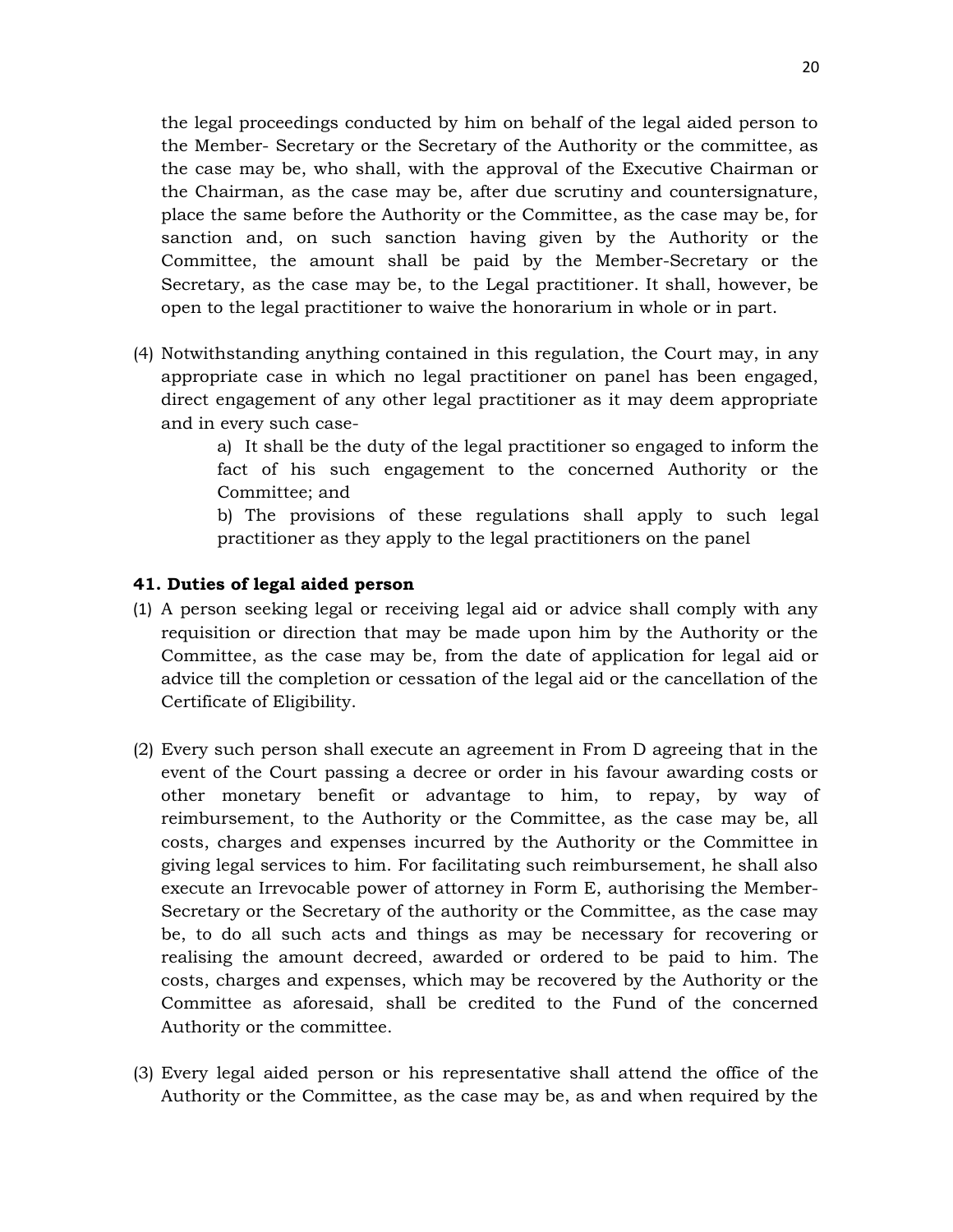said Authority or the Committee or by the legal practitioner rendering legal services to him and disclosures of the real facts of the dispute or the case to the legal practitioner concerned and shall attend the court as and when required, at his own expanses.

# **42. Cancellation of Certificate of Eligibility**

(1) The authority or the Committee may, either on its own motion or otherwise, cancel the Certificate of eligibility granted by it under regulation 39 on anyone or more of the following grounds, namely-

> (a) In the event of being found that the legal aided person was possessed of sufficient means or that the Certificate of Eligibility was obtained by misrepresentation or fraud;

> (b) In the event of any material change in the circumstances under which the Certificate of Eligibility was granted to him;

> (c) In the event of any misconduct, misdemeanour or negligence on the part of the legal aided person in the course of receiving the legal aid;

> (d) In the event of the legal aided person not co-operating with the Authority or the Committee concerned or with the legal practitioner assigned by the Authority or the Committee or the Court;

> (e) In the event of the legal aided person engaging a legal practitioner other than the one assigned by the Authority or the Committee unless the engagement is under the direction of any court;

> (f) In the event of death of the legal aided person, except in the case of civil proceedings, where the right or liberty survives;

> (g) A repot has been received from the legal practitioner assigned to the legal aided person that the legal aided person is not co-operating with him or is guilty of misconduct towards the legal practitioner and such report has been verified and found correct by the Executive Chairman or the chairman of the Authority or the committee, as the case may be;

> (h) In the event of externment of the legal aided person, under any law for the time being in force, from the area or place of his residence or business

Provided that no such Certificate of eligibility shall be cancelled without giving due notice thereof to the legal aided person or, to his legal representatives in the event of his death, to show cause as to why the Certificate of Eligibility should not be cancelled.

2) Where the Certificate of Eligibility is cancelled on the ground set out in clause (a) of sub-regulation (1) above, the Authority or the committee, as the case may be, shall forthwith discontinue the legal aid allowed to him and shall be entitled to recover the amount of the legal aid given from the legal aided person.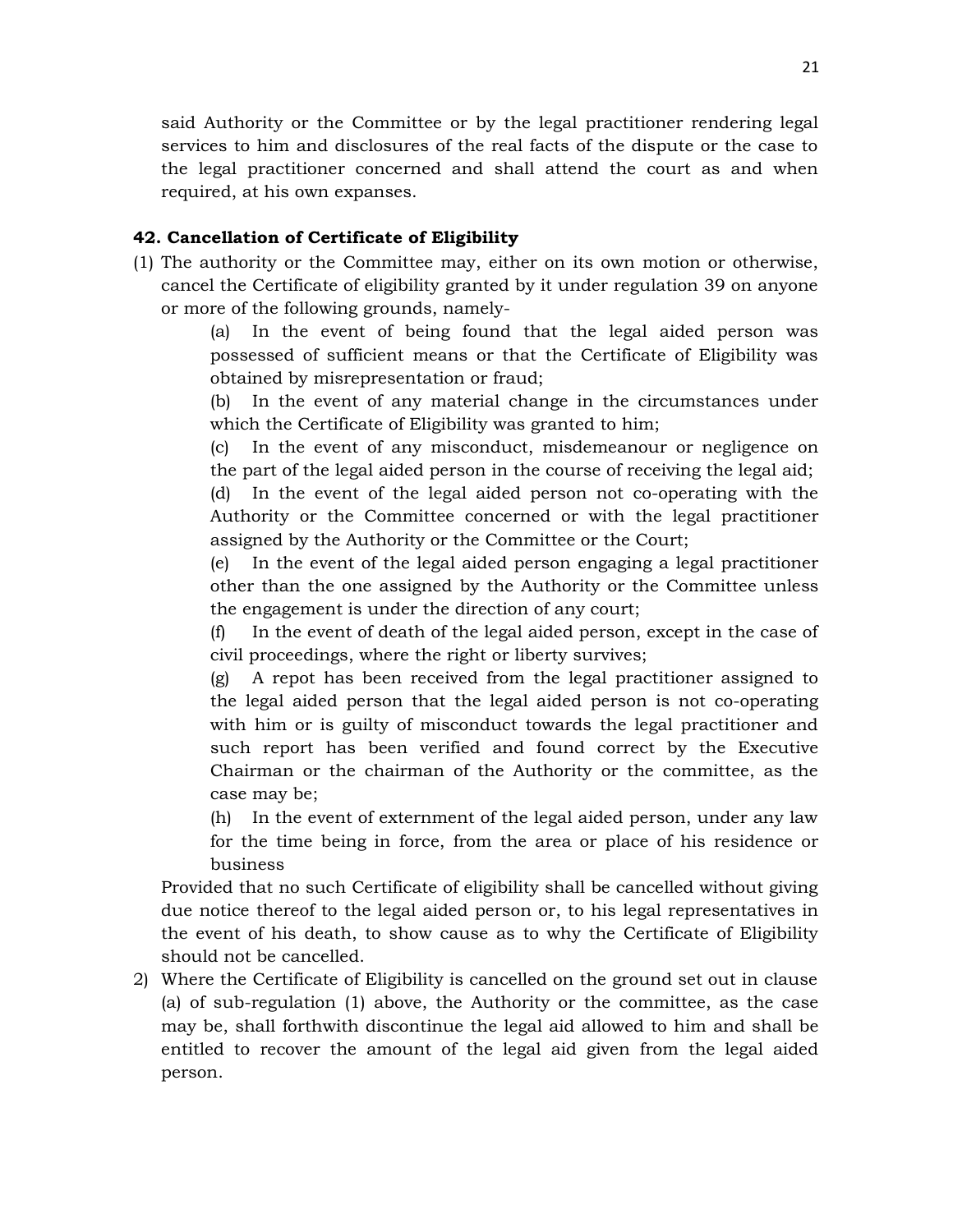#### **43. Emergency power of Executive Chairman and Chairman**

Notwithstanding anything to the contrary contained in these regulations, in emergent cases, where the Executive Chairman of the State Authority or the Chairman of the High Court Legal Services Committee or of the District Authority or of the Taluk Legal Services committee, as the case may be, is of the opinion that such a situation has arisen where immediate action is required to be taken or there is no possibility of immediately convening the meeting of the Authority or the Committee, as the case may be, he may, in anticipation of the approval of the said Authority or the Committee, taken such action as he may deem fit, and there after, he shall, as soon as possible, place a report of his such action before the Authority or the Committee, as the case may be, for approval.

#### **CHAPTER VII**

#### **MISCELLANEOUS**

# **44. Travelling allowances and daily allowances for journeys in connection with Lok Adalat or legal aid programme of High court Legal Services Committee, District authority or Taluk Legal Services Committee**

All members, including the ex-officio members of the High Court Legal Services Committee, the district Authority or the Taluk Legal Service Committee shall be entitled to draw their travelling allowances and daily allowances from the Fund of the Authority or the Committee, as the case may be, of which he is a member, for the Journey performed in connection with Lok Adalat, Legal aid programme or other workers of the said Authority or the Committee, at the rate admissible to the Class 1 officers of the Government of Assam.

Provided that no travelling allowance or daily allowance shall be admissible under this regulation to any member or other person if he draws the travelling allowance and the daily allowance from any other source for performing the same journeys.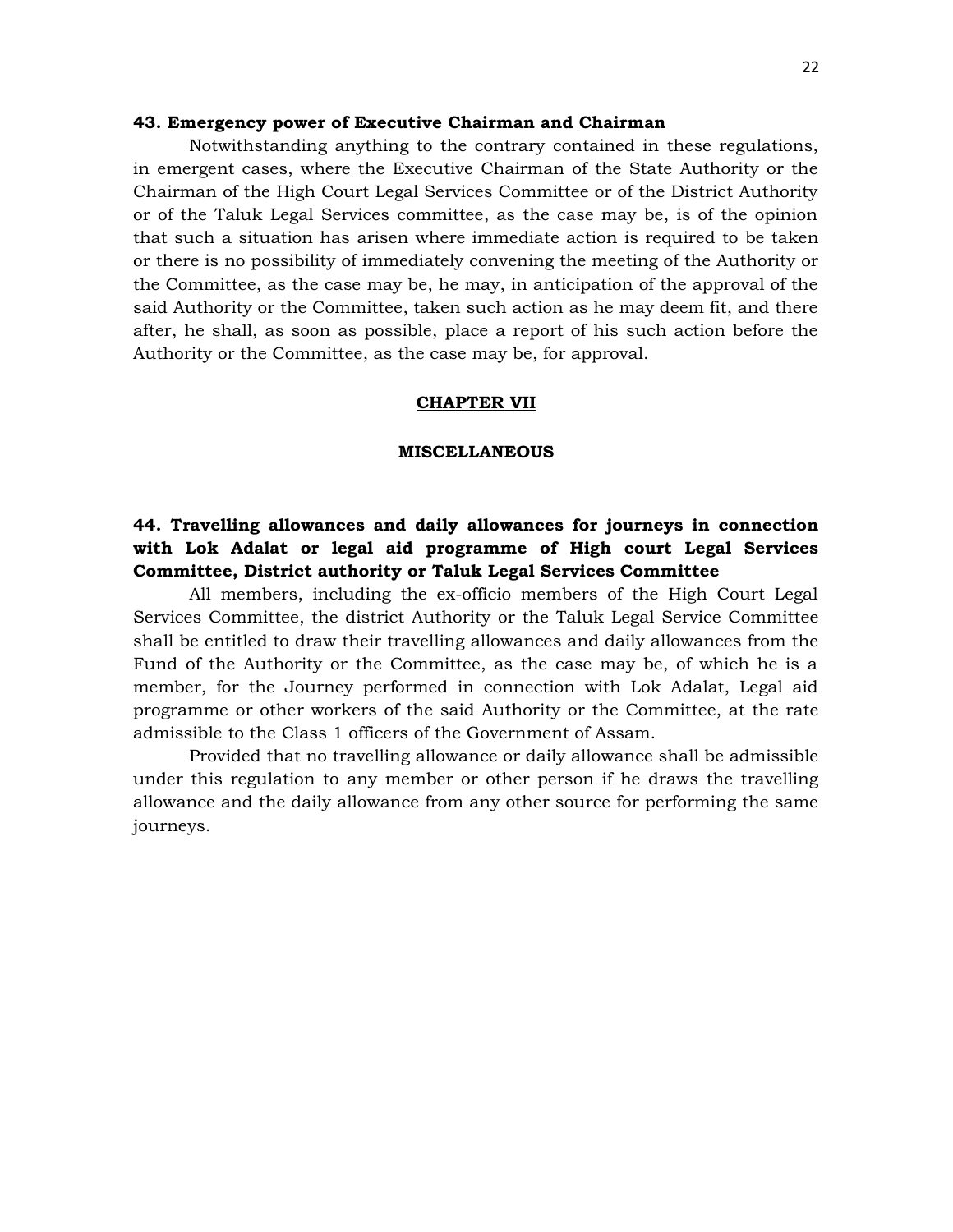# **SCHEDULE [See regulation 40 (1)]**

**A. In all cases before the court or the Tribunals (except before the High Court) the honorarium shall be as follows:-**

| 1. | <b>Suits</b>                                                                     | --------------------------     | Rs. 500.00 |
|----|----------------------------------------------------------------------------------|--------------------------------|------------|
|    | <b>Probate Proceedings</b>                                                       | --------------------------     | Rs. 300.00 |
|    | Drafting of Plaint                                                               | -------------------------      | Rs. 100.00 |
|    | Drafting of Written Statement                                                    | -------------------------      | Rs. 100.00 |
| 2. | Original proceedings before Criminal or Revenue court                            | -------------------------      | Rs. 300.00 |
| 3. | Appeal from original decree                                                      | -------------------------      | Rs. 500.00 |
| 4. | Appeal from orders                                                               | -------------------------      | Rs. 200.00 |
| 5. | Criminal Appeal or Revision against order of conviction                          | -------------------------      | Rs. 500.00 |
| 6. | Other revisions                                                                  | -------------------------      | Rs. 250.00 |
| 7. | Other proceedings                                                                | -------------------------      | Rs. 250.00 |
| В. | In all cases before the High Court, the honorarium shall be as follows :-        |                                |            |
| 1. | First Appeal                                                                     | ----------------------         | Rs. 700.00 |
| 2. | Second Appeal up to admission                                                    | -------------------------      | Rs. 200.00 |
|    | (a) Hearing                                                                      | -------------------------      | Rs. 500.00 |
| 3. | Misc. Appeal up to admission                                                     | -------------------------      | Rs. 150.00 |
|    | (a) Hearing of Misc Appeal                                                       | -------------------------      | Rs. 250.00 |
| 4. | Civil Revision up to admission                                                   | -------------------------      | Rs. 150.00 |
|    | (a) Hearing of civil Revision                                                    | -------------------------      | Rs. 250.00 |
| 5. | Criminal Revision up to admission                                                | -------------------------      | Rs. 500.00 |
| 6. | Criminal Revision up to admission                                                | -------------------------      | Rs. 150.00 |
|    | (a) Hearing of Criminal Revision                                                 | -------------------------      | Rs. 350.00 |
| 7. | Proceeding<br>under section 462<br>of the<br>Code                                | of ___________________________ | Rs. 150.00 |
|    | Criminal Procedure, 1973 up to admission                                         |                                |            |
|    | (a) Hearing of proceeding under section 482 of the ----------------------------- |                                | Rs. 350.00 |
|    | Code of Criminal procedure, 1973                                                 |                                |            |
| C. | In all other cases for advice (per case)                                         | -------------------------      | Rs. 50.00  |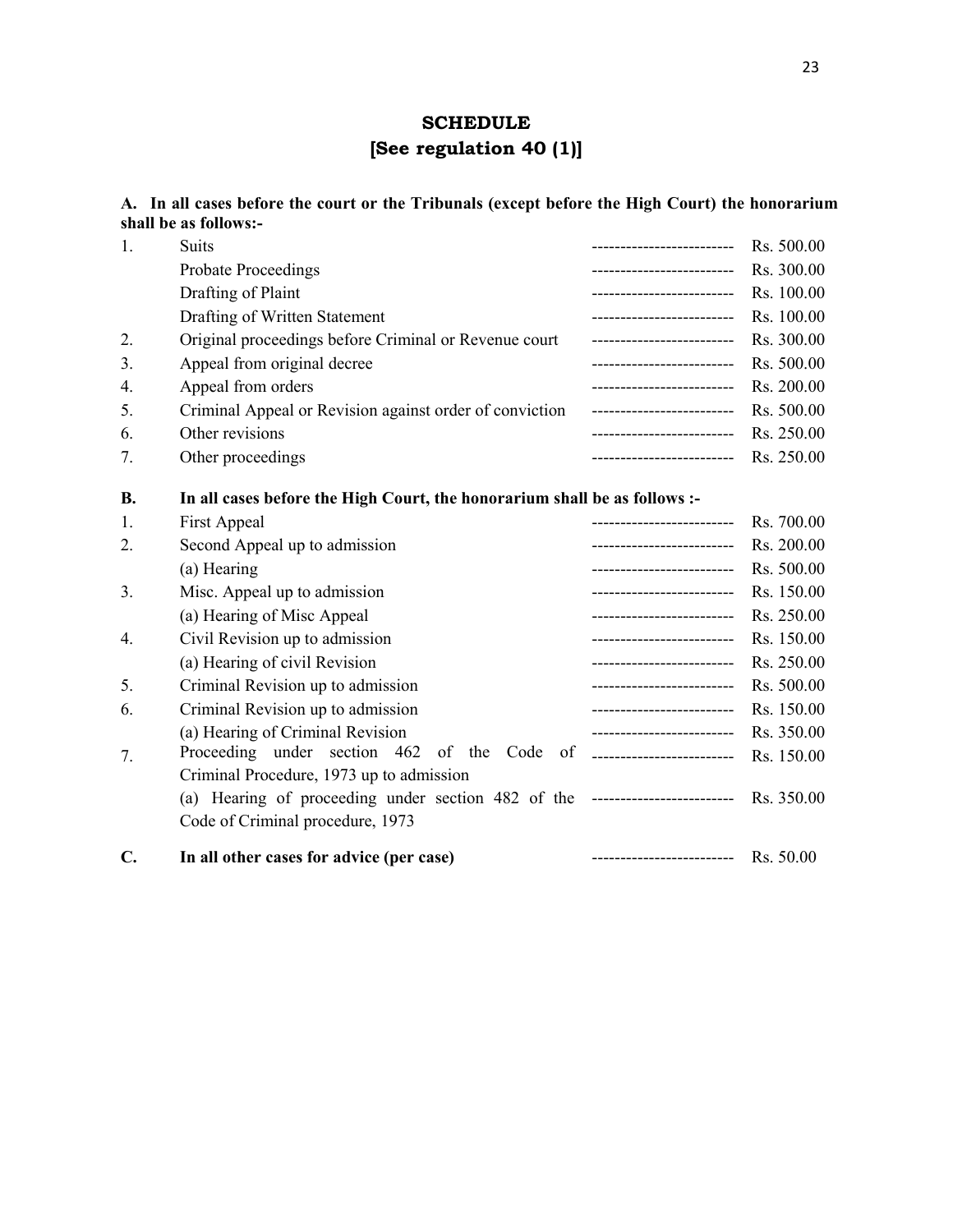# **Form A**

# **Statement of Cases Disposed of in Lok Adalat (See regulation 30)**

|             | Serial No. of the Lok Adalat                     |                         | of |
|-------------|--------------------------------------------------|-------------------------|----|
| $2^{\circ}$ | Venue of the Lok Adalat                          |                         |    |
| 3           | Date of the Lok Adalat                           |                         |    |
| 4.          | Lok Adalat organized by                          |                         |    |
| 5.          | Number of total cases referred to the Lok Adalat |                         |    |
| 6.          | Number of total cases taken up in the Lok Adalat |                         |    |
|             |                                                  | a) Civil cases          |    |
|             |                                                  | b) Criminal cases       |    |
|             |                                                  | c) Claim cases          |    |
|             |                                                  | d) Other cases          |    |
|             |                                                  | <b>Total</b>            |    |
|             | Number of beneficiaries                          |                         |    |
|             | a)                                               | <b>Scheduled Castes</b> |    |
|             | b)                                               | <b>Scheduled Tribes</b> |    |
|             | $\mathbf{c})$                                    | Women                   |    |
|             | d)                                               | Others                  |    |
|             |                                                  | <b>Total</b>            |    |
|             |                                                  |                         |    |

Date:………………………….

Place:…………………………

Member Secretary/ Secretary

……………………………….Authority/ Committee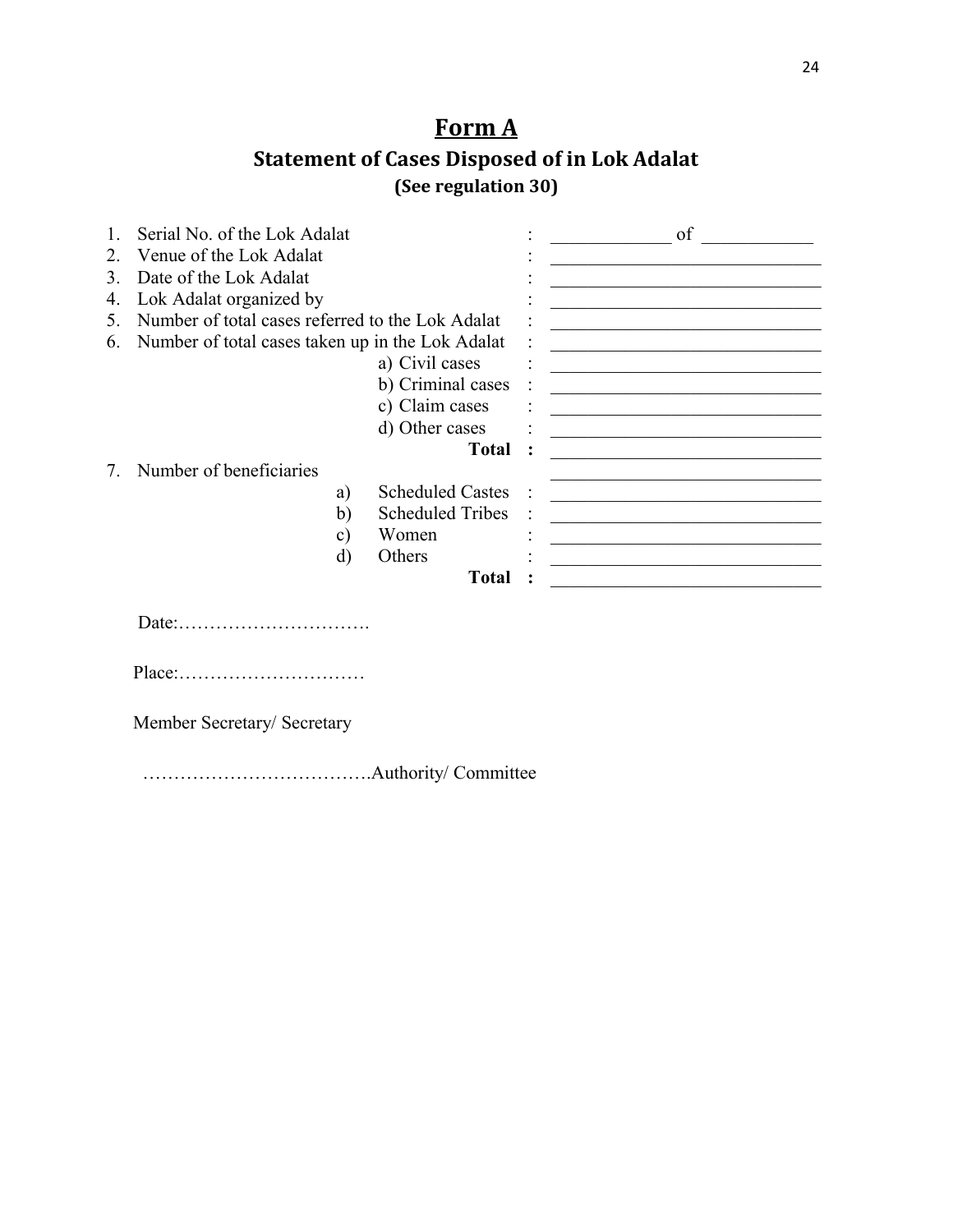# **FORM B**

# **APPLICATION FOR LEGAL AID OR ADVICE**

**[See regulation 37 (1)]**

To

| Sir,<br>I, Shri/Shrimati<br>apply for legal aid / advice under the following circumstances, namely :-<br>(Nature of employment, service, trade, business, etc.)<br>(b) Whether employed in Army, Navy or Air Force or Police Force or retired there<br>from $\dots$<br>(c) Period<br>of employment and<br>date<br>of<br>(d) Total monthly income from<br>all<br>$\overline{1}S$<br>sources<br>3. (a) My residential premises are rented in my name alone / jointly in the names of<br>.<br>(details of the land particulars shall be furnished).<br>of<br>5. My other<br>sources<br>income<br>be furnished.)<br>6. My other assets, properties and effects<br>and their value<br>are<br>(Details particulars shall be furnished.) |  | The Member-Secretary/Secretary, |  |  |  |
|-----------------------------------------------------------------------------------------------------------------------------------------------------------------------------------------------------------------------------------------------------------------------------------------------------------------------------------------------------------------------------------------------------------------------------------------------------------------------------------------------------------------------------------------------------------------------------------------------------------------------------------------------------------------------------------------------------------------------------------|--|---------------------------------|--|--|--|
|                                                                                                                                                                                                                                                                                                                                                                                                                                                                                                                                                                                                                                                                                                                                   |  |                                 |  |  |  |
|                                                                                                                                                                                                                                                                                                                                                                                                                                                                                                                                                                                                                                                                                                                                   |  |                                 |  |  |  |
|                                                                                                                                                                                                                                                                                                                                                                                                                                                                                                                                                                                                                                                                                                                                   |  |                                 |  |  |  |
|                                                                                                                                                                                                                                                                                                                                                                                                                                                                                                                                                                                                                                                                                                                                   |  |                                 |  |  |  |
|                                                                                                                                                                                                                                                                                                                                                                                                                                                                                                                                                                                                                                                                                                                                   |  |                                 |  |  |  |
|                                                                                                                                                                                                                                                                                                                                                                                                                                                                                                                                                                                                                                                                                                                                   |  |                                 |  |  |  |
|                                                                                                                                                                                                                                                                                                                                                                                                                                                                                                                                                                                                                                                                                                                                   |  |                                 |  |  |  |
|                                                                                                                                                                                                                                                                                                                                                                                                                                                                                                                                                                                                                                                                                                                                   |  |                                 |  |  |  |
|                                                                                                                                                                                                                                                                                                                                                                                                                                                                                                                                                                                                                                                                                                                                   |  |                                 |  |  |  |
|                                                                                                                                                                                                                                                                                                                                                                                                                                                                                                                                                                                                                                                                                                                                   |  |                                 |  |  |  |
|                                                                                                                                                                                                                                                                                                                                                                                                                                                                                                                                                                                                                                                                                                                                   |  |                                 |  |  |  |
|                                                                                                                                                                                                                                                                                                                                                                                                                                                                                                                                                                                                                                                                                                                                   |  |                                 |  |  |  |
|                                                                                                                                                                                                                                                                                                                                                                                                                                                                                                                                                                                                                                                                                                                                   |  |                                 |  |  |  |
|                                                                                                                                                                                                                                                                                                                                                                                                                                                                                                                                                                                                                                                                                                                                   |  |                                 |  |  |  |
|                                                                                                                                                                                                                                                                                                                                                                                                                                                                                                                                                                                                                                                                                                                                   |  |                                 |  |  |  |
|                                                                                                                                                                                                                                                                                                                                                                                                                                                                                                                                                                                                                                                                                                                                   |  |                                 |  |  |  |
|                                                                                                                                                                                                                                                                                                                                                                                                                                                                                                                                                                                                                                                                                                                                   |  |                                 |  |  |  |
|                                                                                                                                                                                                                                                                                                                                                                                                                                                                                                                                                                                                                                                                                                                                   |  |                                 |  |  |  |
|                                                                                                                                                                                                                                                                                                                                                                                                                                                                                                                                                                                                                                                                                                                                   |  |                                 |  |  |  |
|                                                                                                                                                                                                                                                                                                                                                                                                                                                                                                                                                                                                                                                                                                                                   |  |                                 |  |  |  |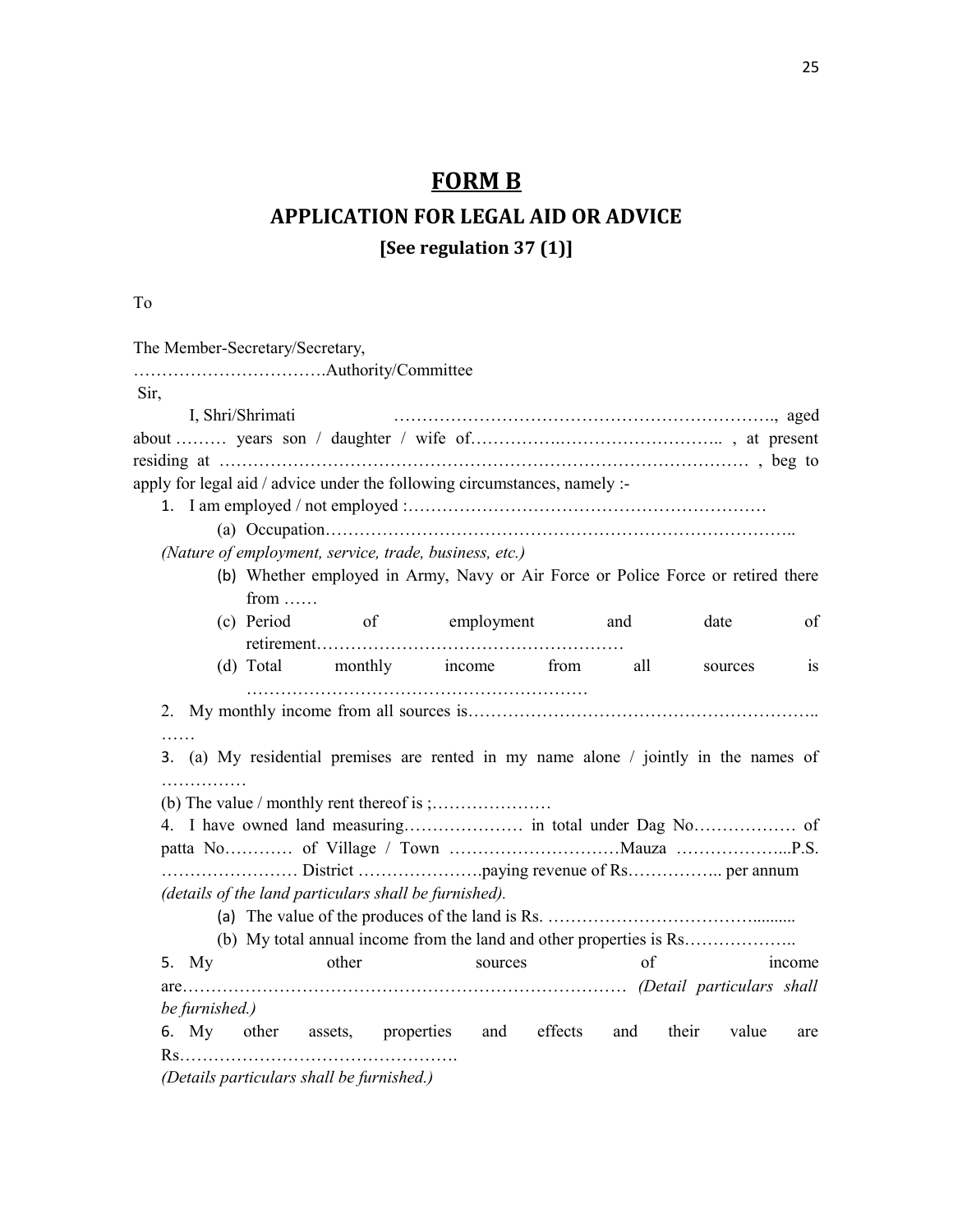7. I have / have not disposed of any of my properties, assets or effects within a period of six months prior to the date of this application by way of sale, gift, mortgage or otherwise. (If anything has been disposed of details thereof, including the consideration, shall be furnished).

8. The total number of my family members is………………………… and they are as shown below,-

|                          | <b>Names</b> | Age | <b>Relationship with</b><br>the applicant | Occupation<br>$($ If any $)$ | <b>Annual income</b><br>(If any) |
|--------------------------|--------------|-----|-------------------------------------------|------------------------------|----------------------------------|
| (1)<br>(2)<br>(3)<br>(4) |              |     |                                           |                              |                                  |

9. The number of dependent member in my family is ……………………………………………..

10. The income, if any of other members of my family residing with me is as under, (details shall be furnished) :-

11. The nature of legal aid or advice required is and the same is in respect of……………..

(State the nature of disputes, claims or right and the document right and other relevant particulars thereof.)

12. The proof in support of my aforesaid claim / right / defence / plea is as under,(state in details) in the contract of the contract of the contract of the contract of the contract of the contract of the contract of the contract of the contract of the contract of the contract of the contract of the contract of th

……………………………………………………………………………………………………

13. I have / have not applied for legal aid or advice previously. (If applied previously, state the details thereabout including the result and if any advice was given, state the advice.)

…………………………………………………………………………………………………… ……………………………………………………………………………………………………

14. I am willing to furnish such further information and particulars as may be required for the purpose of enabling the………………………………………… Authority / Committee to consider this application fully.

15. I am / am not in a position to bear the expenses of- the Court case and the costs of miscellaneous proceedings. (The Applicant may also state the amount, which he is prepared to pay by way of costs and miscellaneous costs or a portion or part thereof.)

16. I shall reimburse the……………………………………… Authority / Committee all costs, charges and expenses incurred by the said……………………………………………Authority / Committee in giving me legal aid, if the Court passes a decree or order in my favour awarding costs, or other monetary benefit or advantage to me or if I cease .to be entitled to get the legal aid under these regulations.

17. The above statements are true to the best of my knowledge and belief.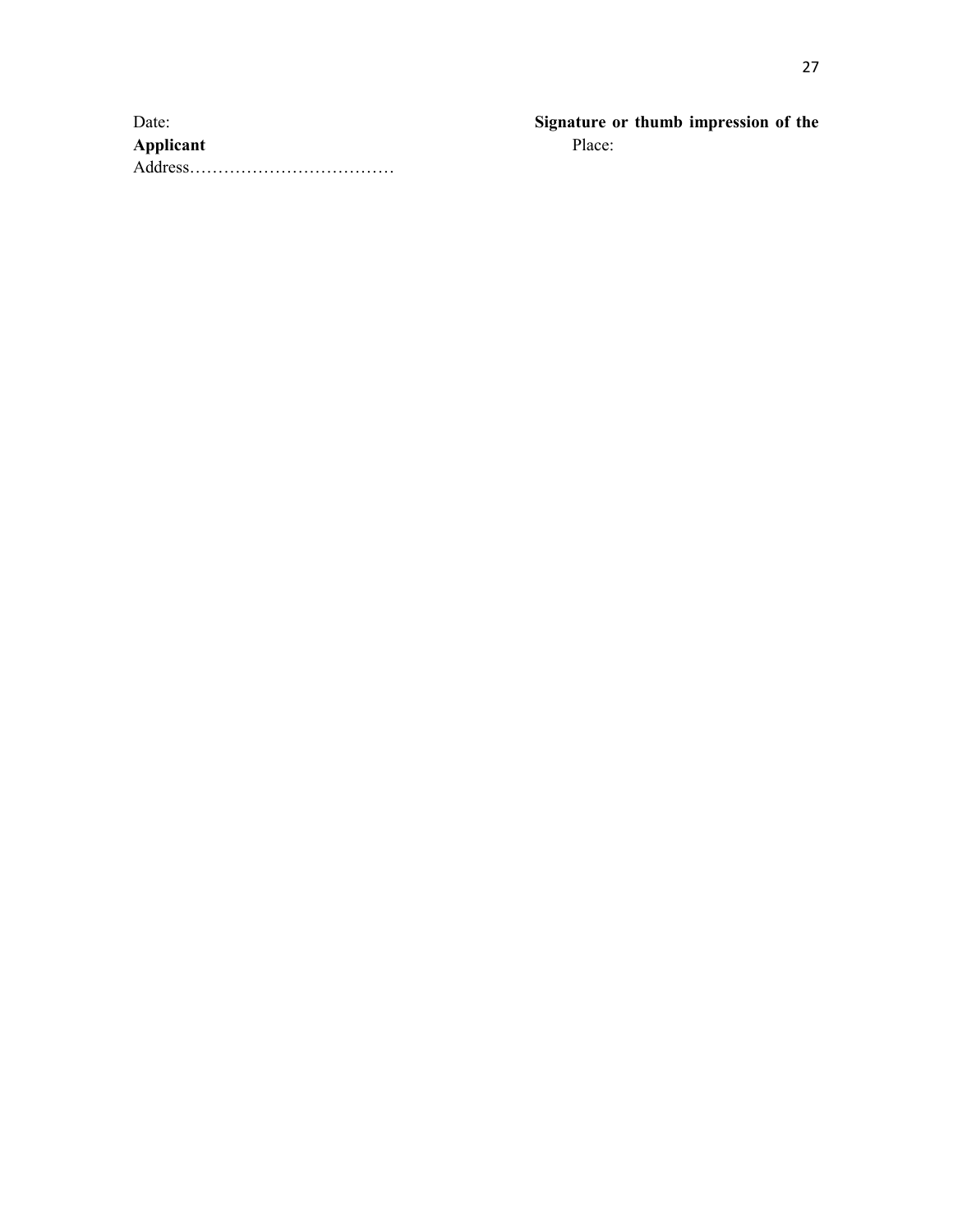# **FORM C**

# **CERTIFICATE OF ELIGIBILITY [SEE REGULATION. 39 (1)]**

|  | THE ASSAM STATE LEGAL SERVICES AUTHORITY / HIGH COURT LEGAL |
|--|-------------------------------------------------------------|
|  |                                                             |
|  |                                                             |

| aid / advice in respect of the legal proceeding, particulars where of are given |  |
|---------------------------------------------------------------------------------|--|
| $below: -$                                                                      |  |

- (a) Name of the Court / Tribunal/Authority :-
- (b) Number and description of the legal proceeding :-
- (c) Name and address of the opponent :-
- (d) Extent of legal aid or the nature of the legal advice to be given: ……………………………………………………………………………………………… ……………………………………
- (e) Other relevant particulars :-

| Date.  | Member-Secretary / Secretary |
|--------|------------------------------|
| Place. |                              |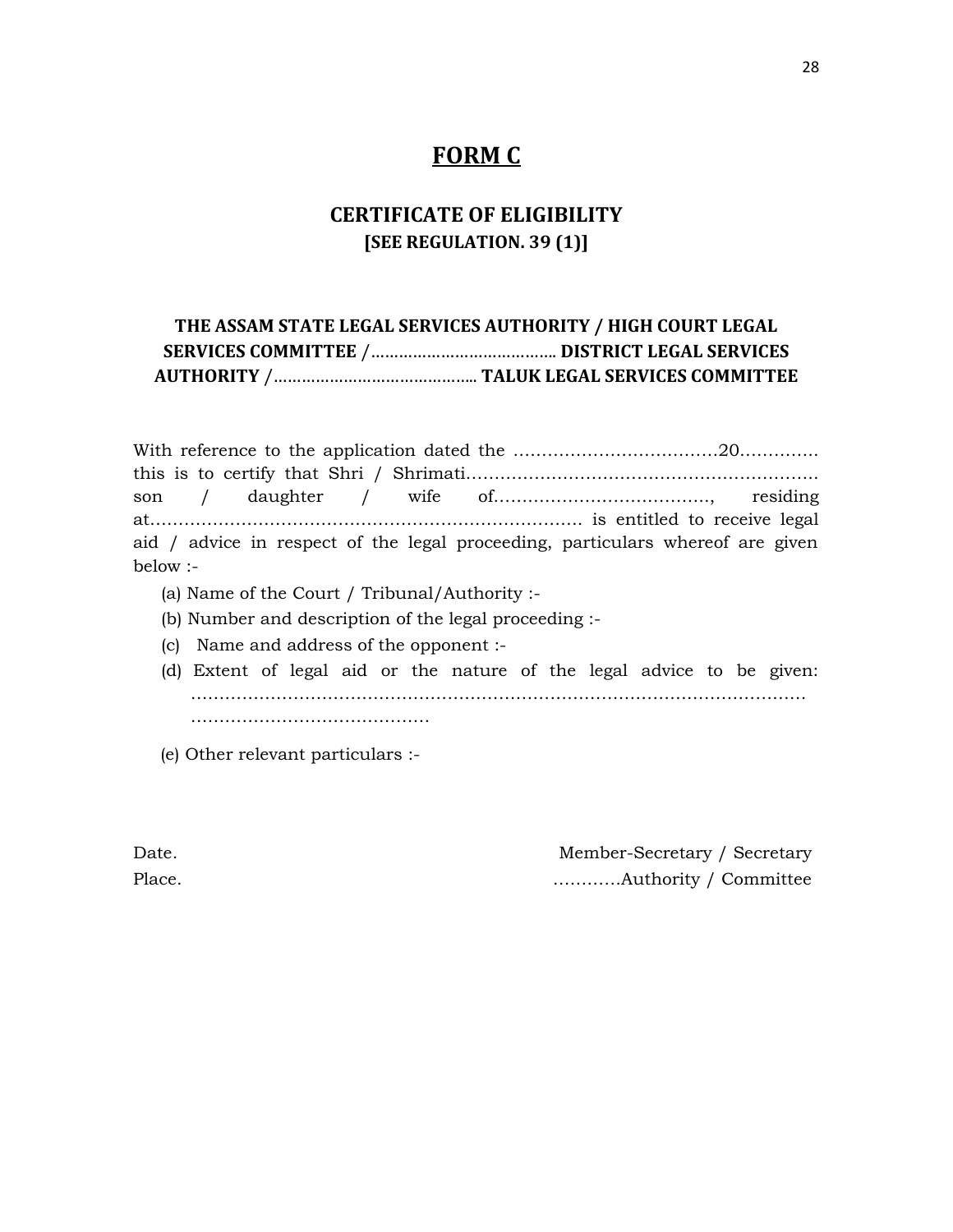# **FORM D**

# **FORM OF AGREEMENT TO BE EXECUTED BY THE APPLICANT FOR - GRANT OF LEGAL AID [See regulation 41 (2)]**

This Agreement made on this……..the day of…………… in the year Two Thousand ……… between…………………………… son/ daughter/ wife of……………………….. aged …….. years, residing at Village / Town…………… Mauza……………… P.S……………… District……………… (hereinafter referred to as "the Applicant", which expression shall mean and include his heirs, successor, assigns, legal representatives or a1torney) one Part and the Assam State Legal Services Authority / High Court Legal Services Committee / …………………………….District Legal Services Authority / ……………………Taluk Legal Services Committee (hereinafter referred to as "the Authority / Committee") on the Other Part; and

Whereas in pursuance of section 6 of the Legal Services Authorities Act, 1987, the Government of Assam have constituted a body called "The Assam State Legal Services Authority" (hereinafter referred to as the "State Authority") for the State of Assam vide the Notification No. LGL. 176/94 / Pt. II / 47 dtd. 7.4.98 published in the Extra-Ordinary issue No. 68 of 1998 of the Assam Gazette to exercise the Powers and to perform the functions conferred on or assigned to a State Authority under the said Act; and

Whereas the State Authority, in exercise of the powers conferred on it by section 29-A of the said Act, has made the regulations called "The Assam State Legal Services Authorities Regulations, 1998" (hereinafter referred to as "the regulations") for the purposes of giving effect to the provisions of the said Act; and

Whereas the applicant has, under the regulations, applied on……………………………………………………… for legal aid in connection with the (hereinafter referred to as "the proceeding"); and

Whereas the Authority / Committee, having regard to the informations and particulars furnished and the circumstances stated by the Applicant, has considered him to be entitled to the legal aid and has agreed to grant the legal aid under the regulations; and

Whereas under the provisions of the regulations, the Applicant has, under the circumstances mentioned herein, to repay to the……………………….Authority / Committee as and by way of reimbursement the amount of costs, charges and expenses incurred in connection with the said proceeding by the said…………………… Authority / Committee for and on behalf of the Applicant as and by way of legal aid under the regulations and the Applicant is required to execute an agreement for the purpose in the prescribed from being in fact this present;

Now this Agreement witness that and it is hereby agreed and declared by and between the parties hereto as follows:-

1. In consideration of the legal aid being granted to the Applicant as aforesaid, under the regulations, in connection with the said proceeding, the Applicant doth hereby covenant and agree as follows :-

(i) In the event of the Applicant succeeding in the said proceeding and the Court passing any decree or order awarding costs in favour of the Applicant or the Court Passing any decree or order for payment to the Application of any amount, whatsoever, the Applicant shall repay to the………………………………………….. Authority / Committee as and by way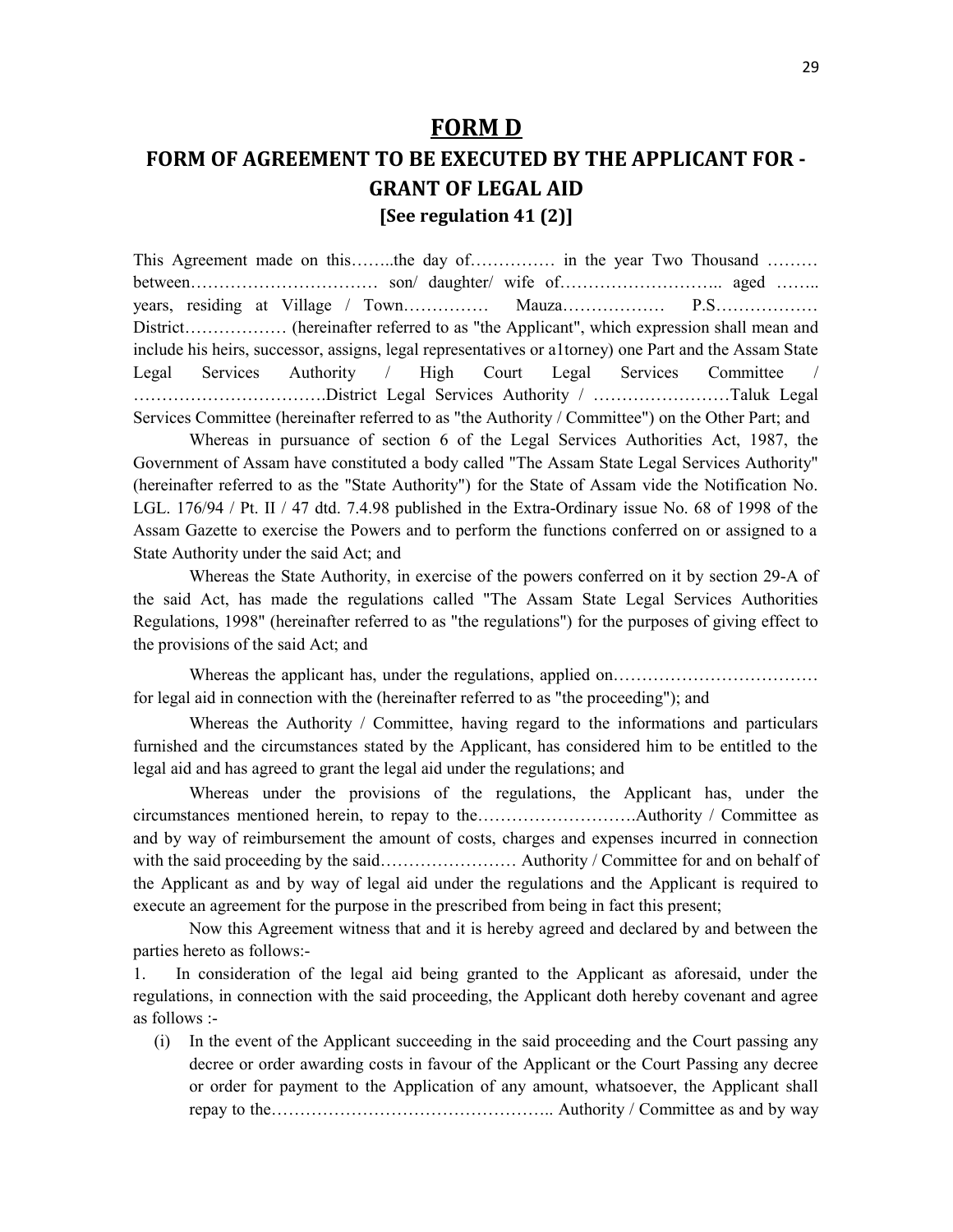of reimbursement, all costs, charges and expenses incurred by the…………… Authority / Committee for and on behalf of the Applicant in connection with the said proceeding as and by way of legal aid under the regulations.

- (ii) The …………………Authority / Committee may take such action or proceeding, as it thinks fit, for executing any decree or order passed by the Court in the said proceeding in favour of the Applicant and recovering the amount decreed or ordered in the said proceeding to be paid to the Applicant and appropriate there from the amount of costs, charges and expenses incurred in connection with the said proceeding by the………………………….. Authority / Committee and the Applicant doth hereby authorize the ………………………….Authority / committee to do so. The Applicant shall render to the……………………………. Authority / Committee all such assistance as may be required by it for the purpose.
- (iii) If the Applicant fails to repay to the……………………….. Authority / Committee the amount as aforesaid or any part thereof, the same shall be deemed to be arrear of land revenue and the………………………………………… Authority / Committee, may without prejudice to any other right and remedies, recover the same from the Applicant as arrear of land revenue.

2. The………………………………….. Authority / Committee shall bear and pay the stamp duty on this agreement.

In witness whereof the Applicant has hereto set his hand and the…………………………………………… Authority / Committee through its Member-Secretary / Secretary set its hand and affixed its Official Seal hereto on the day and year first hereinabove written.

Signed and delivered by…………………………………………………. the Applicant above named in the presence of the witnesses,-

1.

2.

Signed, sealed and delivered by Shri………………………………………………………… Member-

Secretary / Secretary for and on behalf of the………………………., Authority / Committee in presence of the witnesses.-

1.

 $2<sup>2</sup>$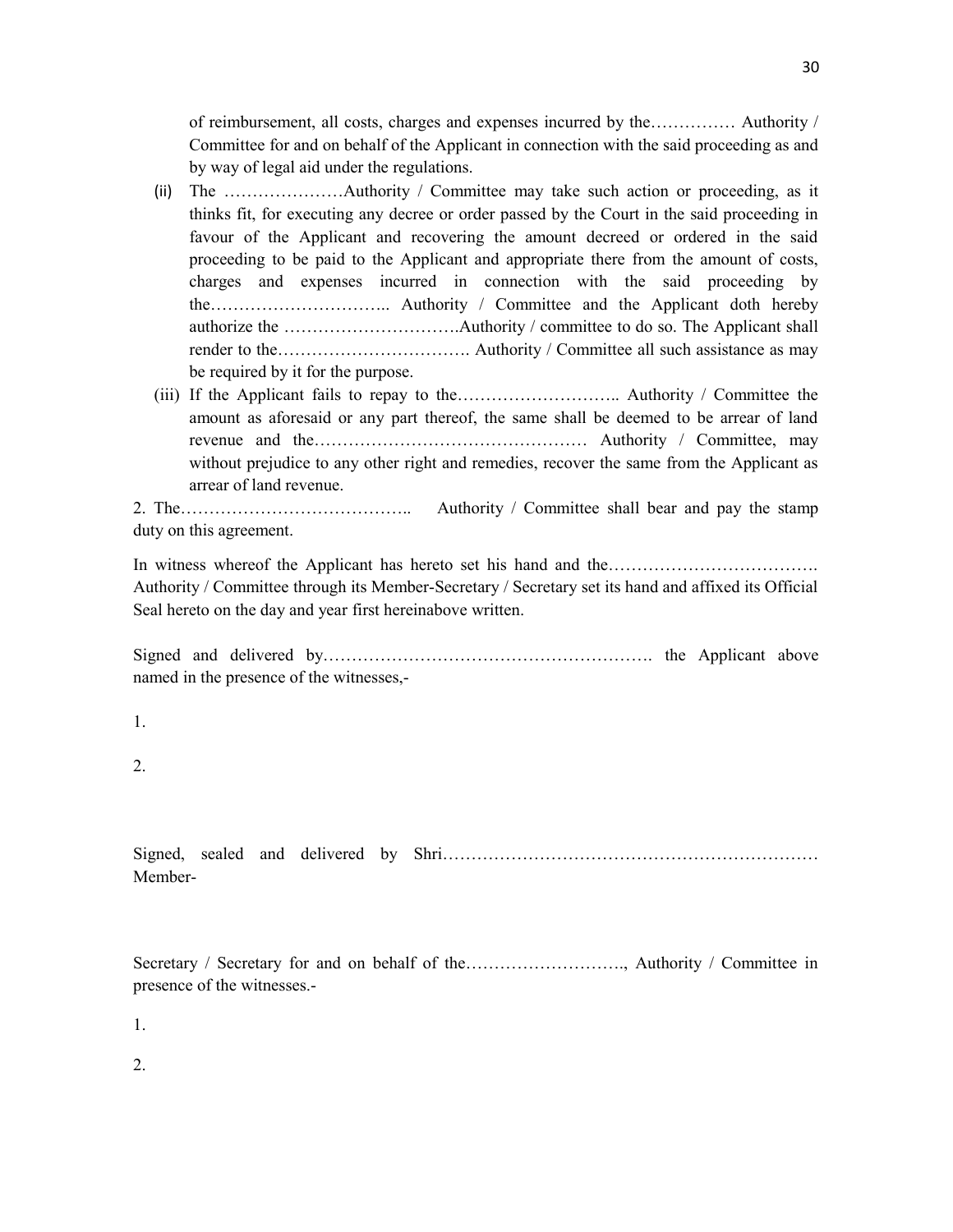# **FORM E**

# **FORM OF IRREVOCABLE POWER OF ATTORNEY**

# **[See regulation 41 (2)]**

Whereas in pursuance of section 6 of the Legal Services Authorities, Act, 1987, the Government of Assam have constituted a body called "The Assam State Legal Services Authority" (hereinafter referred to as "the State Authority") for the State of Assam vide the Notification No LGL. 176 / 94 / Pt. II / 47 dated 7-4-98 of the Government of Assam in the Legislative (Law) Department and published in the Extraordinary Issue No. 68 of 1998 of the Assam Gazette to exercise the powers and perform the functions conferred on or assigned to a State Authority under the said Act;

And whereas I, Shri / Shrimati………………………………….. aged……………. years son/ daughter/ wife of ………………………………., resident…………………………………….. of Village /Town…………………….. , Mauza……………………. P.S…………………………… District……………………. Assam, (hereinafter referred to as "the Applicant") have, under the said regulations, applied for legal aid in connection with…………………………………. before the Court / Tribunal/Authority…………………………….. (hereinafter referred to as the "said proceeding") which the………………………………………. Authority / Committee have agreed to grant to me or in my favour under the said regulations;

And whereas under the provisions of the said regulations, the Applicant, had under certain circumstances mentioned therein, to repay to the…………………………………. Authority / Committee as and by way of reimbursement the amount of costs, charges and expenses incurred in connection with the said proceeding by the………………………… Authority / Committee for and on behalf of the Applicant as and by way of legal aid under the said regulations;

And whereas as required by the agreement dated…………………… which has been executed prior to the execution of this present and made between myself (hereinafter referred to as the "Applicant") on one part and the…………………………………… Authority / Committee of the other part, it has been agreed interalia that the………………………………. Authority / Committee may take such action or proceeding as it thinks fit for executing the decree, award or order passed or that may be passed by the Court / Tribunal/Authority in the said proceeding in my favour and for recovering the amount decreed, award or ordered or that may be decreed, awarded or ordered in the said proceeding to be paid to me and to appropriate there from the amount of costs, charges and expenses incurred in connection with the said proceeding by the……………

Authority / Committee for and on my behalf as and by way of legal aid under the said regulations and I have hereby authorized the………………………….. Authority / Committee to do so;

And whereas as per the provisions of the said regulations the Applicant, to whom …………………………………………Authority / Committee has agreed to grant legal aid has to execute an Irrevocable Power of Attorney in favour of the………………………….. Authority/Committee appointing the Member-Secretary / Secretary of the said……………………………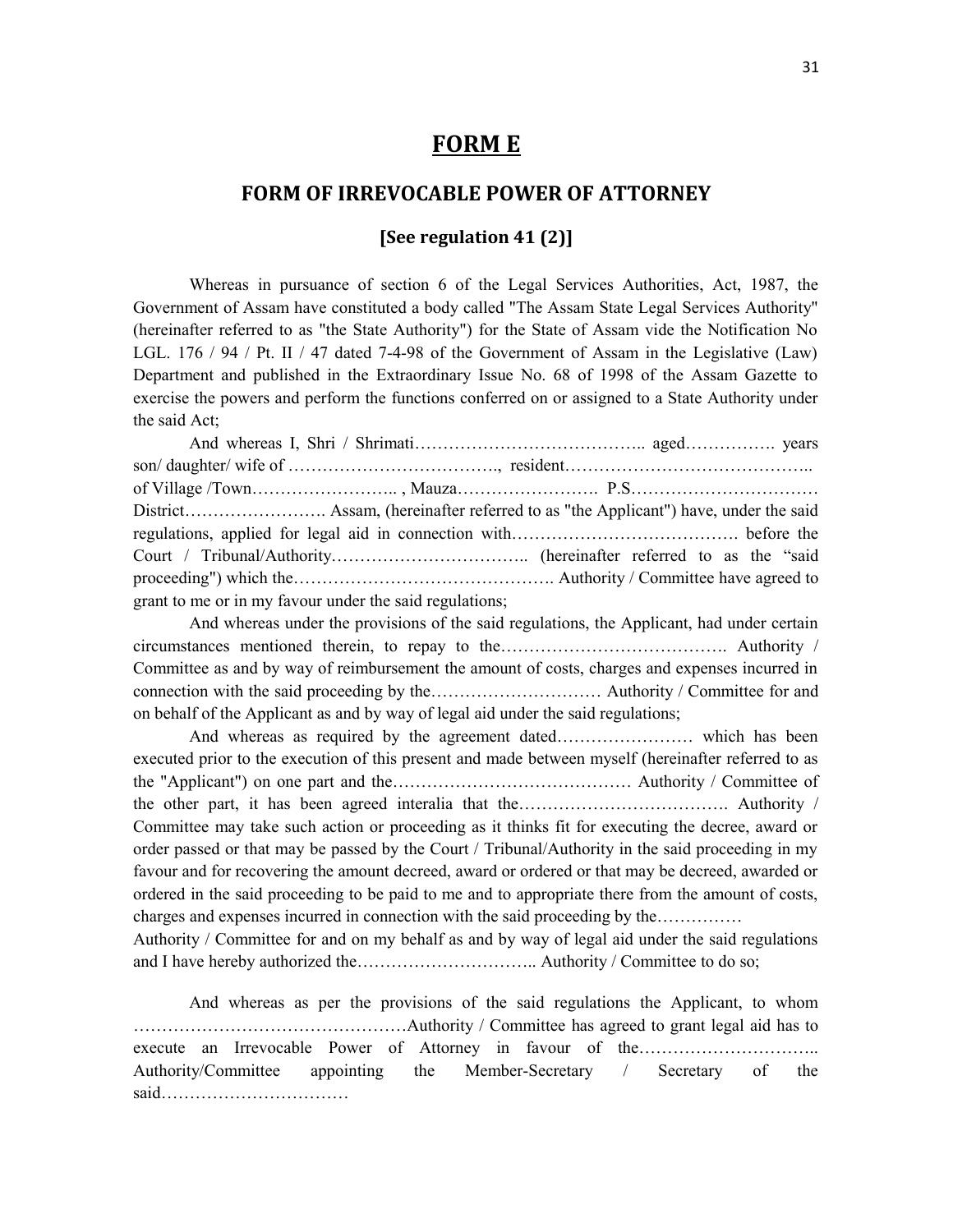Authority / Committee as my Attorney interalia to enable the said Authority / Committee to take such action or proceeding as it thinks fit for executing the decree, award or order passed or that may be passed by the Court / Tribunal / Authority in my favour in the said proceeding and for recovering the amount decreed, awarded or ordered or that may be decreed, awarded or ordered in the said proceeding to be paid to me as aforesaid;

NOW THIS PRESENT WITNESS that I Shri / Shrimati…………………………………….. first above named, do hereby irrevocably nominate, constitute and appoint the Member-Secretary / Secretary of the……………………………………………….. Authority*/* Committee to be my true and lawful Attorney to do, execute and perform for me and on my behalf and in my name or in the name of the Attorney the Following acts, deeds, documents, matters and things, that is to say-

(1) to ask, demand, recover and receive from the party who has been or may be decreed or ordered in the said proceeding to pay me the amounts specified therein and upon receipt thereof or any part thereof in my name or in the name of the Attorney or on my behalf, as the case may require, to make, sign, execute and deliver such receipts, as the Attorney may deem fit and proper or as may be advised by the…………… Authority / Committee.

(2) to commence, prosecute and enforce, proceeding for realization of the amount of any decree, award or order passed or that may be passed in the said proceeding in my favour where under any amount has been or may be decreed, awarded or ordered to be paid to me including filing of applications for the execution of the said decree, award or order and for the purpose, to sign, declare and affirm all applications, petitions, affidavits that may be necessary and appoint or engage any advocate on such terms and conditions, including the fees payable to them, as the Attorney shall think fit and to sign vakalatnama and other necessary authority in . their favour and from time to time to discharge them and to appoint or employ others in their

place and stead;

(3) to compromise, refer to arbitration, abandon or submit to judgment in any such Proceedings specified in clause (2) above;

(4) To concur in doing any of the acts, deeds, matters and things hereinbefore mentioned in conjunction with any other person or persons interested in the premises.

IN GENERAL, to do all other acts, deeds, matters and things, whatsoever, which are necessary or may be necessary for the recovery or realization of the amount which has been or may be decreed, awarded or ordered to be paid to me in the said proceeding as amply and effectually to all intents and purposes as I would have done of my own had this present not been executed.

AND I HEREBY RATIFY AND CONFIRM AND AGREE TO RATIFY AND CONFIRM whatever the Attorney shall do or purports to do by virtue of this present.

And I Declare that the power hereby created shall be irrevocable till the said amount of costs, charges or other expenses incurred by the ……………………. Authority / Committee for me and on my behalf as and by way of legal aid granted to me under the said regulations in connection with the said proceeding are fully and effectively repaid to or realized by the……………………………………………..Authority / Committee.

IN WITNESSETH WHEREOF I Shri / Shrimati…………………………………. First above named have here onto set my hand on this……………. day of in the Two Thousand ………………… year.